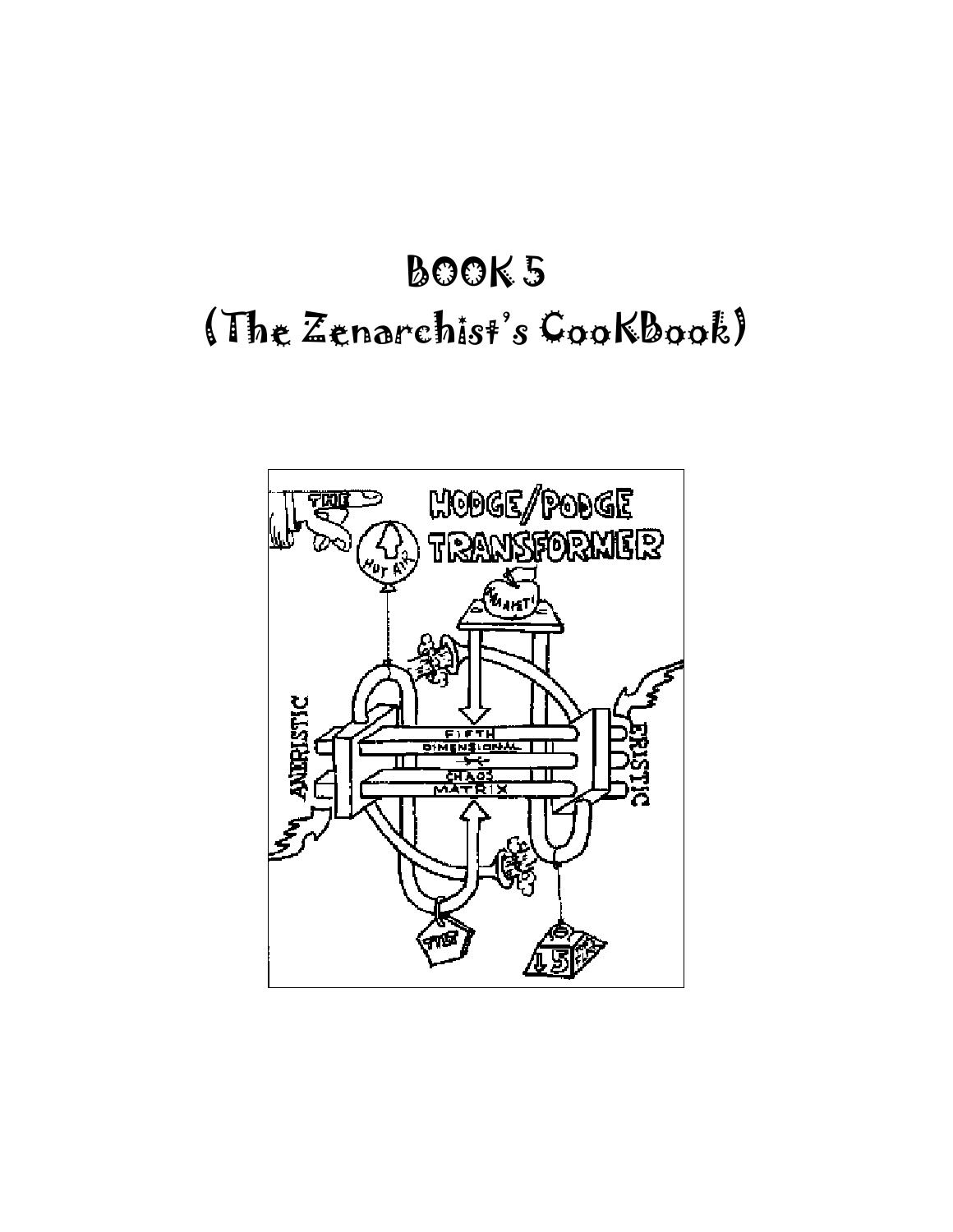# A Book In 5 Parts

- Part I HotDogs and Catma
- Part II Zenarchy Nutshell
- Part III The Book Of Phibs (Phalsely Called Phakes)
- Part IV Fragments From Forgotten Sermons
- Book V The Starseed Trance-Mission

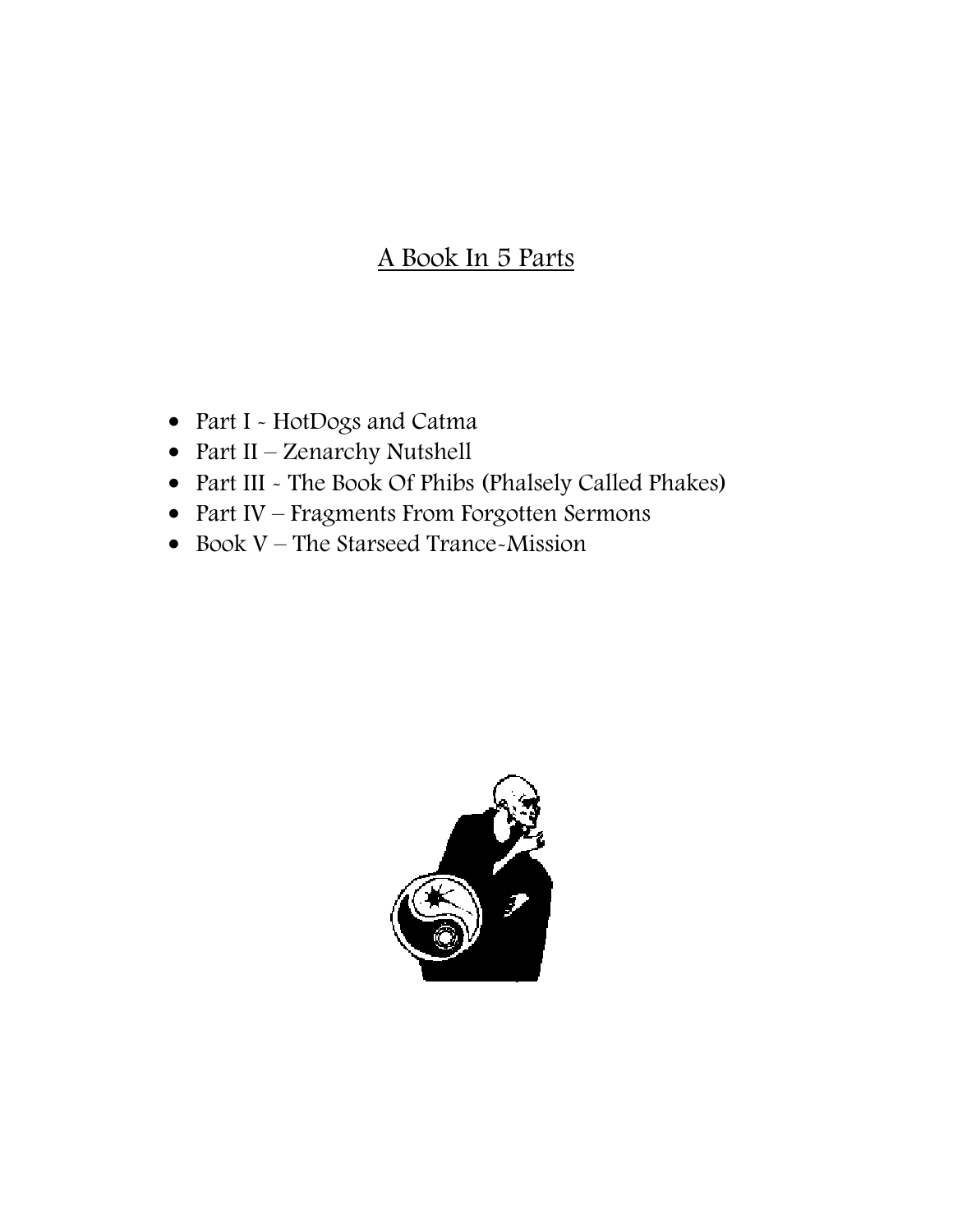This book is an esoteric Discordian Manual

# Part I

## HotDogs and Catma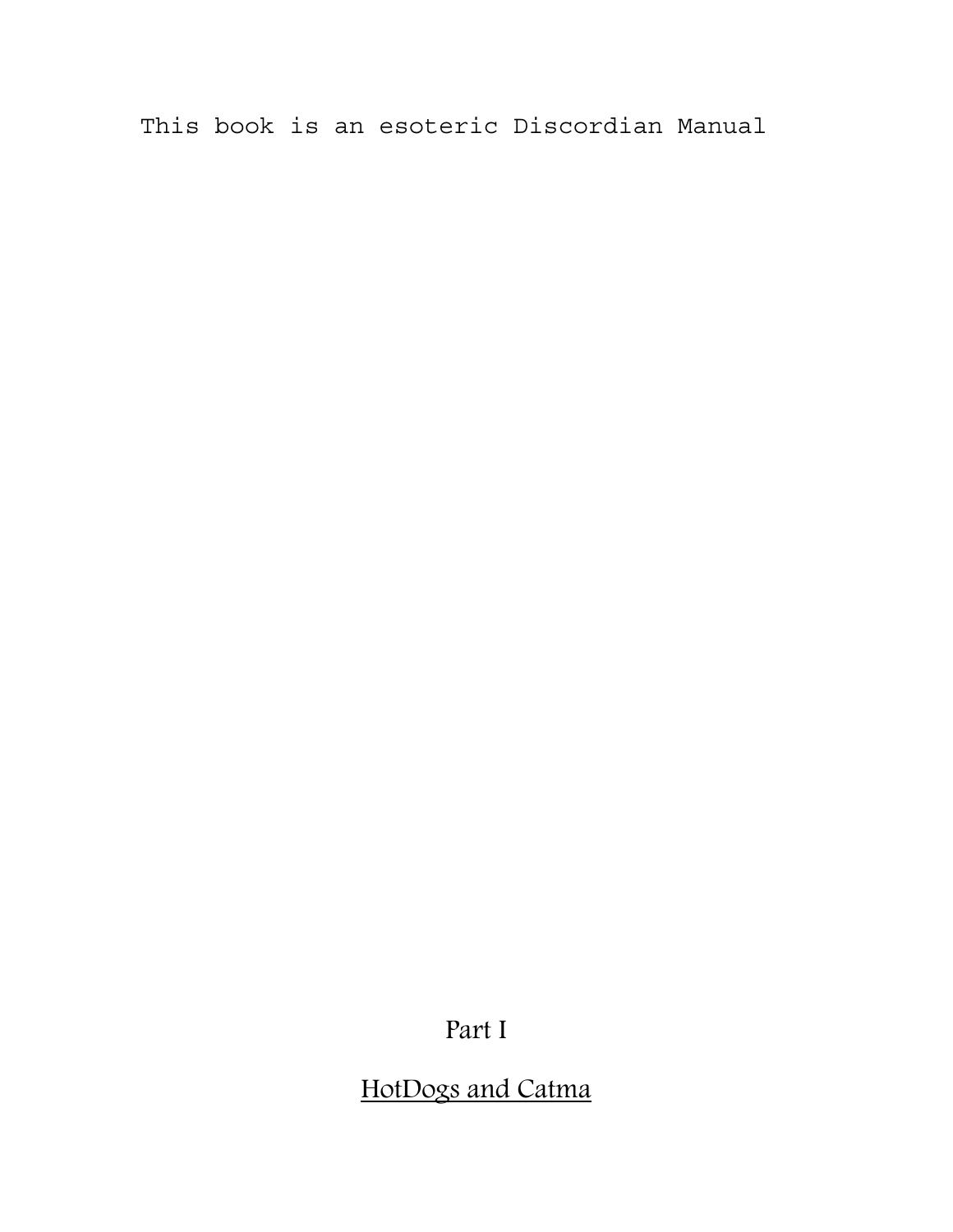The following work has been prepared by authority of the Paratheoanametamystikhood Of Eris Esoteric(POEE) Council of the Twenty-Third Degree, for the jurisdiction of The Legion Of Dynamic Discord, and of the House Of The Apostles Of Eris, by the Pope and Poo-Bah-Pontif, under the grand command of the office of his High Reverence, the Benevolent Polyfather, and is now published by its/their/hir direction. It contains the lectures of the Ancient and Exceptioned Discordian Rite in that jurisdiction, and is specially intended to be read and/or scoffed at by the body of that disobedience, whether or not in connection with the Rituals of the Degrees of POEE. It is hoped and expected that each will furnish hirself with a copy, and make hirself familiar with it; for which purpose that it will be copied at will and disseminated appropriately. No individual will recieve pecuniary profit from it.

 It has been CopyLefted, to promote its free publication elsewhere, and the CopyLeft, like those of all the other works prepared for the Council, has been assigned to the trustees of POEE (which works out well, as POEE has no treasury). Whatever profits may accrue from it will be unexplainable.

 The Brothers/Sisters of the Legion Of Dynamic Discord will be afforded the opportunity to access/download/steal it, nor is it forbidden that any member of any other House within POEE shall; but they will not be solicited to do so.

 In preparing this work, the Pope and Poo-Bah-Pontif has been about equally Author and Compiler; since he has extracted quite nearly all its contents from the works of the best writers and most philosophic or eloquent thinkers. Perhaps it would have been better and more acceptable if he had extracted more and written less.

 Still, perhaps some of it is his own; and, in incorporating here the thoughts and words of others, he has continually changed and added to the language, often intermingling, in the same sentences, his own words with theirs. It not being intended for the world at large, he has felt at liberty to make, from all accessible sources, a Compendium of the Hot Dogs and Catma of the POEE, to re-mould sentences, (like this one) change and add to words and phrases, combine them with his own, and use them as if they were his own, to be dealt with at his pleasure and so availed of as to make the whole most valuable for the purposes intended. He claims, therefore, little of the merit of authorship, and has not cared to distinguish his own from that which he has taken from other sources, being quite willing that every portion of the book, in turn, may be regarded as borrowed from some older and better writer.

 The teachings of these Readings are at once sacramental, sortamental, and fundamental in that they go beyond the realm of Morality into those of other domains of Thought and Truth. The POEE uses the word "Catma" in its true sense, of Groovy Esoteric Teaching; and as directly opposed to Dogma, in the most odious sense of that term. Every one is entirely free to reject and dissent from whatsoever herein may seem to hir to be untrue, unsound, or utterly unrelated and inapplicable. It is only requested of hir that (s)he shall weigh what is put forth, and give it fair hearing and unprejudiced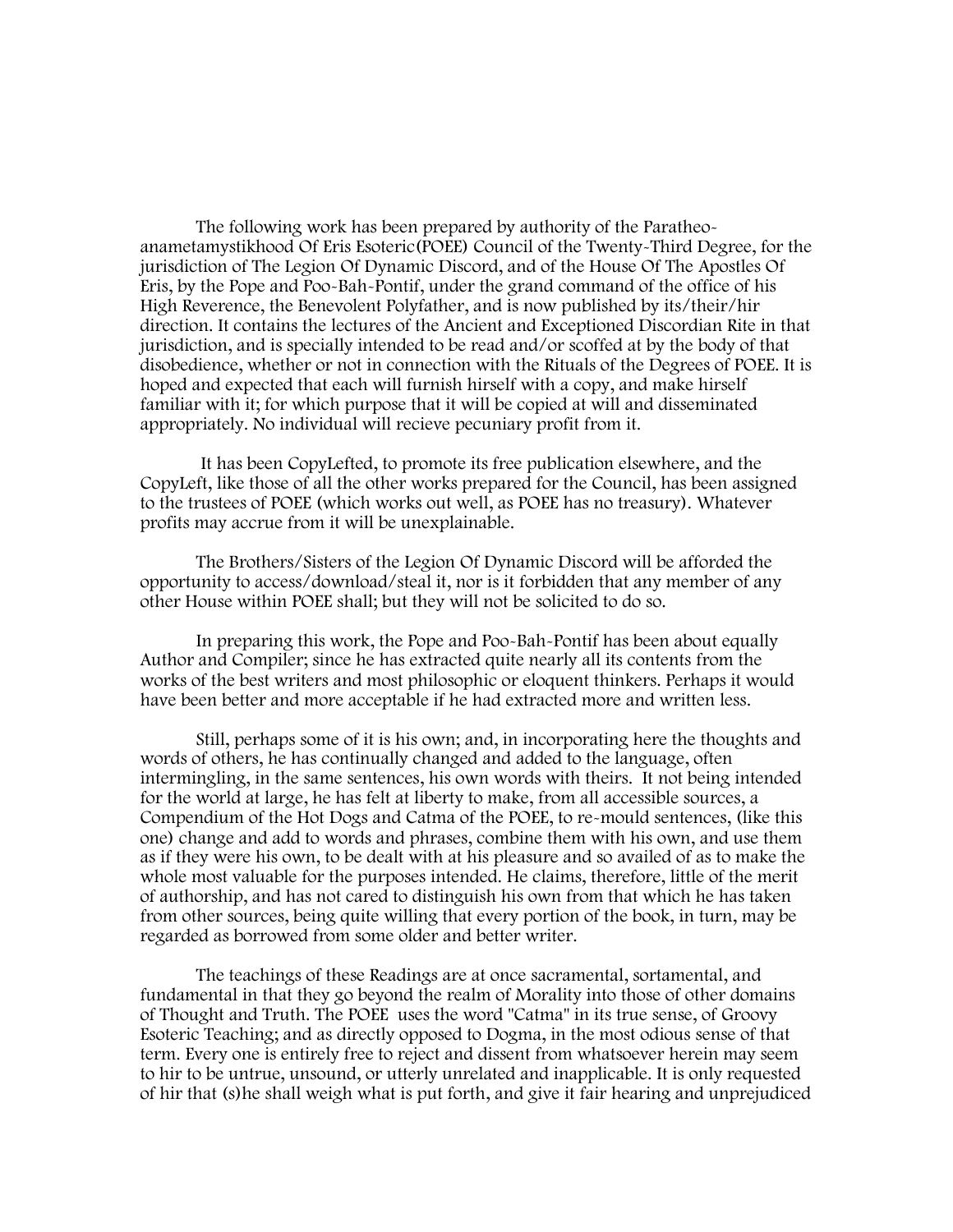judgment. Of course, any ancient theosophic and philosophic speculations are not embodied as part of doctrines of the Rite; but because it is of interest and profit to know what the Ancient Intellect thought upon these subjects.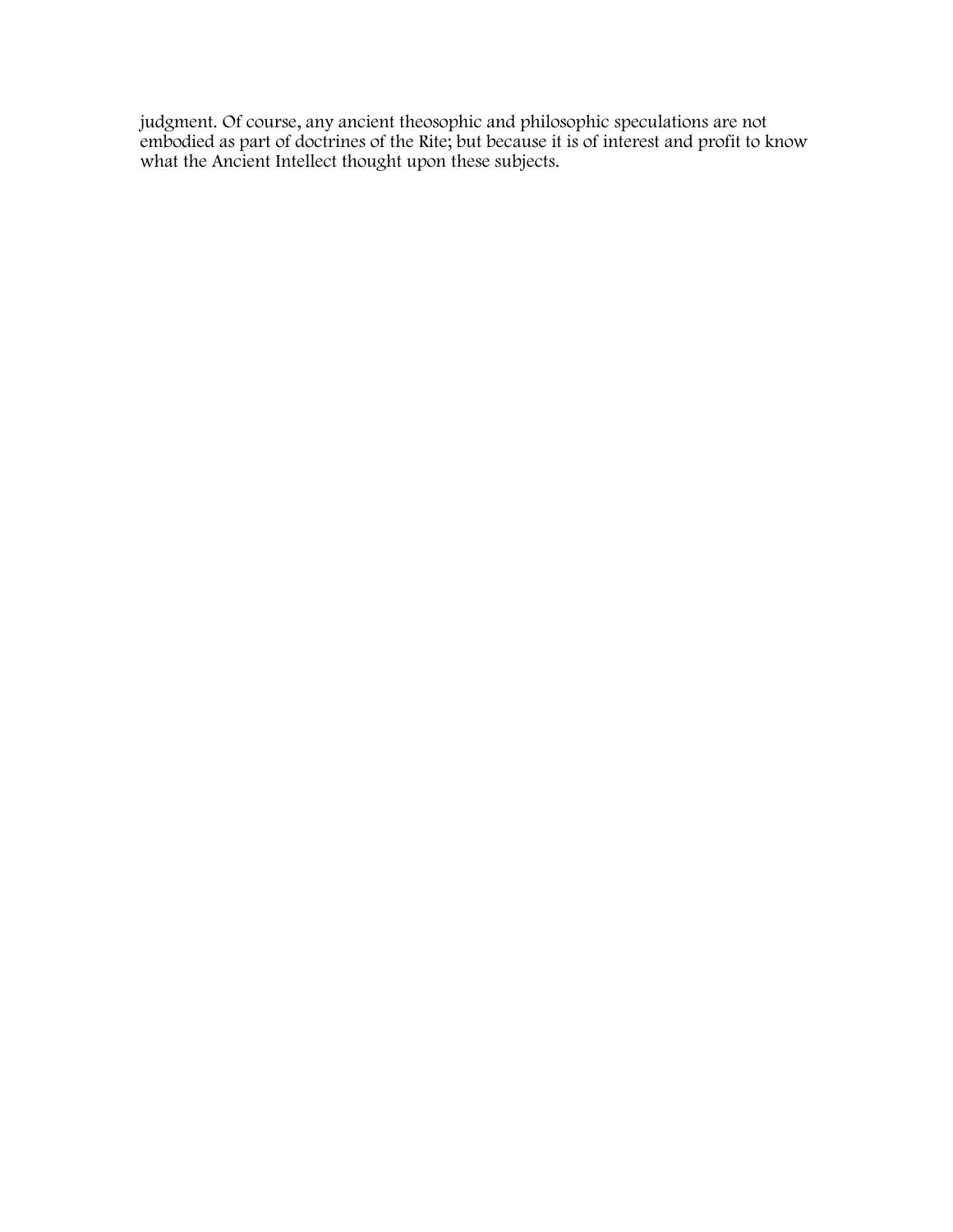# Part II **Zenarchy Nutshell**

**ZEN** is meditation. **ARCHY** is social order. **ZENARCHY** is the social order which springs from meditation.

*Zenarchy* is a way of Zen applied to social life. A non-combative, non-participatory, no-politics approach to anarchy intended to get the Sirius student thinking.

Zenarchy is new in name alone. Not only is it the Bastard Zen of America - it is the heretofore nameless streak that zig-zags back through the Zen Tradition, weaving with delirious defiance in and out of various sects and schools - slapping the face of an Emperor here, rejecting a high office there, throwing a rule-blasting koan at a bureaucrat elsewhere

 Zen Buddhism, for example, has its own lineages and practices as a spiritual discipline, but when American poets first became aware of Zen in the early 1950's through the translations and writings of D.T. Suzuki, there was a large jump into spontaneity, non-attainment, and egolessness. "Beat Zen" then emerged, a term coined by Allen Watts, as an easy and free floating, almost frivolous approach to Zen. Zenarchy had woven it's way into Western culture, and a new vehicle was in need to fertilize it. Out of this need Discordia was 'born'. (Bullshit makes the flowers grow, and that's beautiful.)

It is no coincidence that the cultural currents of Zen and Anarchism immediately joined when Zen came to the West. For nowhere in recent Western history is the life of the Eastern renunciate more closely paralleled than in that of the dedicated revolutionary, forsaking all attachments for a single goal. And no Eastern sage comes closer to the zestful life sense of the Anarchist than the Zen Master.

But Anarchism, on it's own, always breaks down as it's applied. Postmodern jargon-junkies call ideologies (aka, "isms") like anarchism "emancipatory metanarratives" (do you believe that?) What does that mean? It means systems of belief no different from what came before: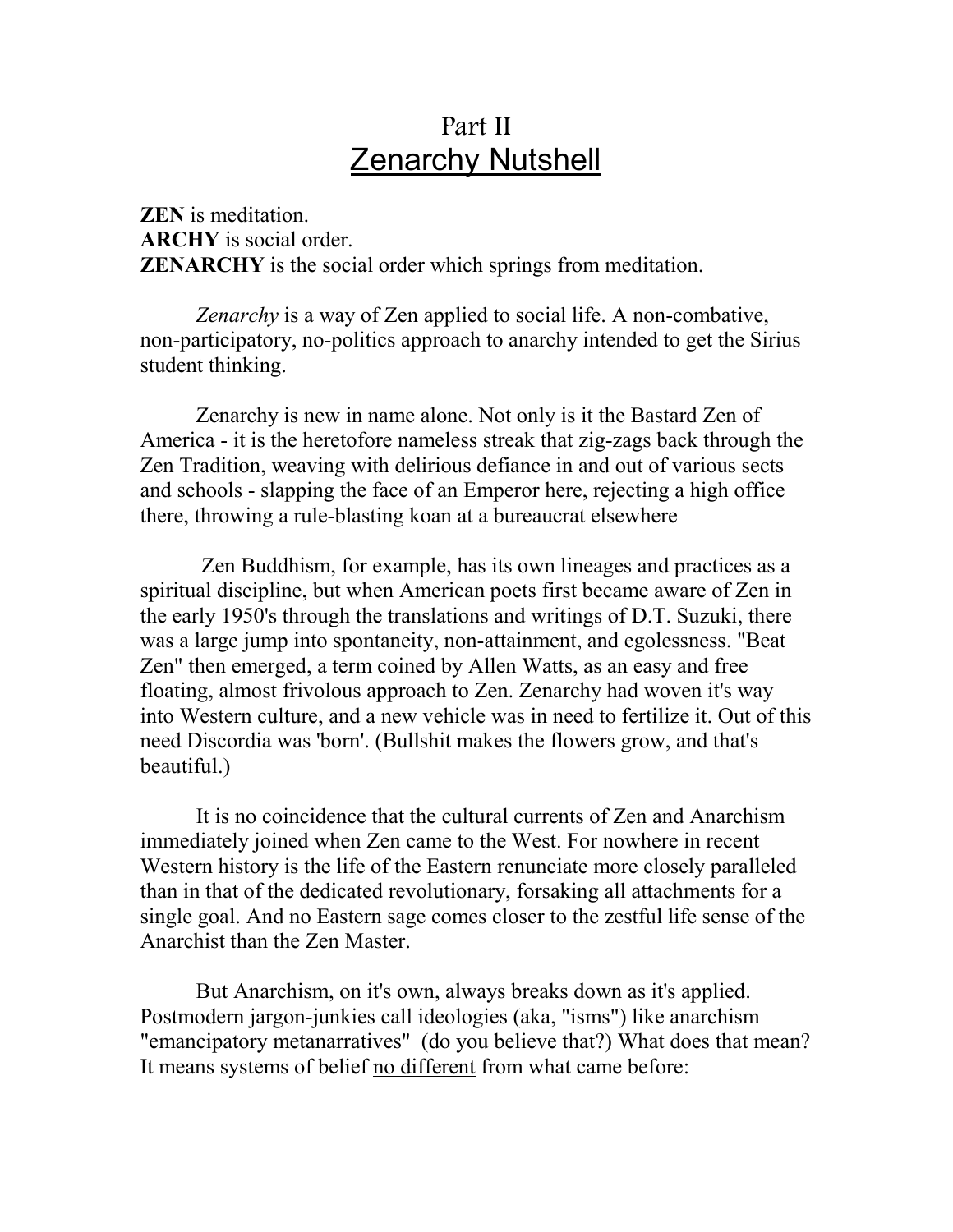### **BELIEVE IN X, AND YOU WILL BE FREE. YOU WILL REACH PARADISE.**

Revolutionaries seek salvation in THE CAUSE -- this is similar to the way the religious operate -- THE CAUSE takes over your life, becoming more important than you are... more important than THEY are.

The vision of the anarchist then, will not manifest if applied directly to socety. It must be achieved indirectly as a sociological incidental resulting from the collective synergy of individuals living freely.

If Anarchism, however, is about the individual and how their actions relate to society, how is it possible to work/slack without knowledge of who you are and what you are capable of?

Self-knowledge grows only from challenge, and challenge brings growth. Challenge yourself, and you come to know yourself. And in doing this, you derive meaning for yourself. Discordianism, when practiced as a discipline/Dance afords many opportunities for self-challenge and personality(reality-tunnel) shifting.

In feudal Japan there were what were known as Scholar warriors. Warrior priests and poets -- Zen practitioners of learning and warfare. Cultured destroyers, enlightened fighters. This is the role of the Zenarchist.

So the deeper fruits of this union between Zen and Anarchy are yet to be realized. What Zen has most to offer Anarchism is freedom HERE AND NOW. No longer needed is the Anarchist dream of a utopian millennium as he struggles to outwit the State - for he can find freedom in the contest, by struggling to know himself and internalizing the knowledge that freedom is everywhere for those who dance through life, rather than crawl, walk, or run.

One of the characters to appear in the writings of the Benevolent Polyfather is Hung Mung, whose name means Primal Chaos, for which reason he was adopted as a Chaoist Sage by the Discordian Society. As such, Hung Mung is also a Zenarchist Immortal, for Zenarchy is to Discordianism much as Zen is to Buddhism or Taoism.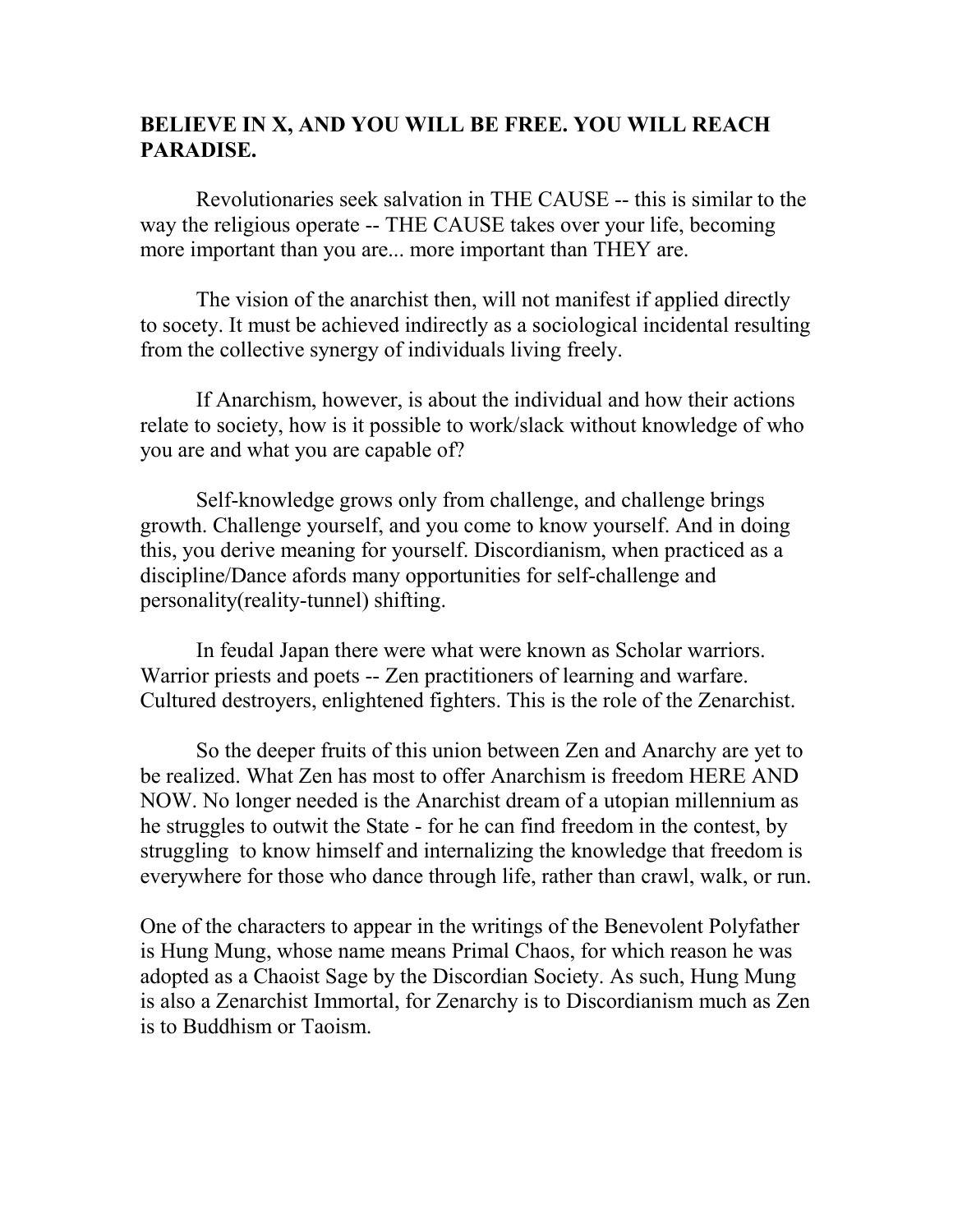# Part III

# The Book Of Phibs (Phalsely called Phakes)

- The Elements
	- o Earth
	- o Wood
	- o Water
	- o Air
	- o Fire
- Alchemy
- The Tarot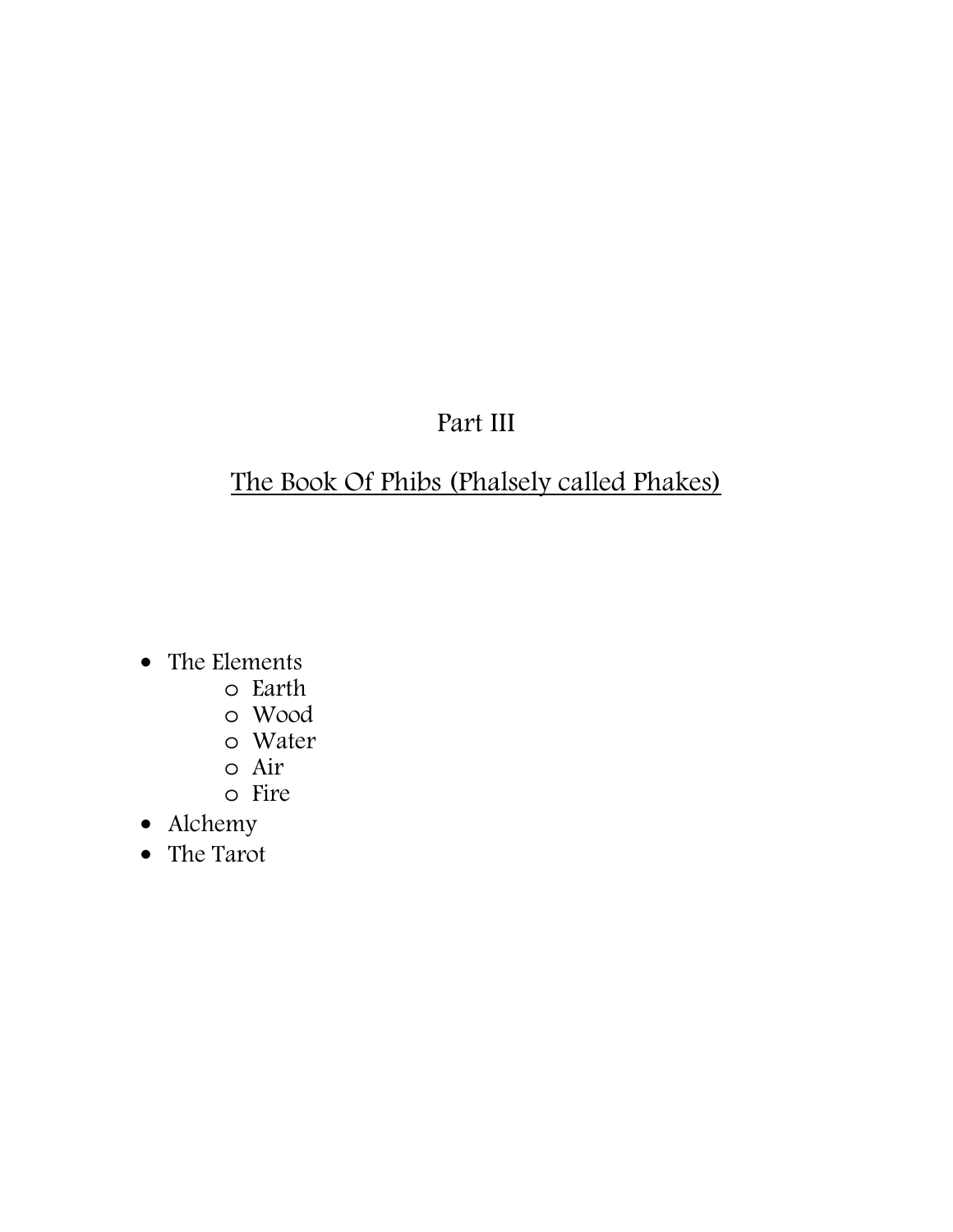### EARTH

Even though some Discordian hieroglyphics date older than four thousand years ago, it is believed that the ritual spells and incantations recorded in the earliest versions of the Book of the Cabbage papyruses had been used centuries before. The Ancients placed a very great importance on the *symbolism* of the afterlife. This is shown through their buriel rites such as mummification, lavishly decorated tombs, the 'protective' survival spells written on papyrus. There was also a you-do doll (a figurine who will be your golem-slave in the afterlife) for those more crafty people who are deceased. The you-do doll will do all the hard, grueling work while it's master will live in the lap of Slack, enjoying all the benifits the afterlife may hold.

To reach Atlantis, your ka (vital life force) and your ba (psi-key) would set out in Aneris' cargo which crosses the river of the sky during the day to get to the West. You are to then go through five gates (each with a gatekeeper, a watcher, a herald and two other guys who pretty much just loiter) whose names you must learn to invoke to open. Next you must greet the many portals of the house of Eris before they will open to let you pass. You are then "full of udder nonsense and clad in black and white checkered garments and sandels, eyes painted in black and covered with purple sunglasses." Siruis (a faithful dog and leader of the ba) will then escort you to the Hall of Irony. You will be given the chance to plead your case for your former and continuing existence (This pleading business never works. Only those who can improvise really irratic, rambling rants sem to make it through). Aneris serves as a prosecutor. Eris, accompanied by St. Gulik and some lawn gnomes, acts as judge. He who has no name (Eris' brother) squats below the Scales of Justice, and eventually places your heart on the scales to weigh against it's reflection.

If your heart sinks low under the burden of regrett, the fnords will gobble it up and your history, leaving you to dwell in the realm of Thud!

While many of the cabbages took these stories literaly, chaoist adepts used them as operation manuals, improving the response and performance of their vehicles.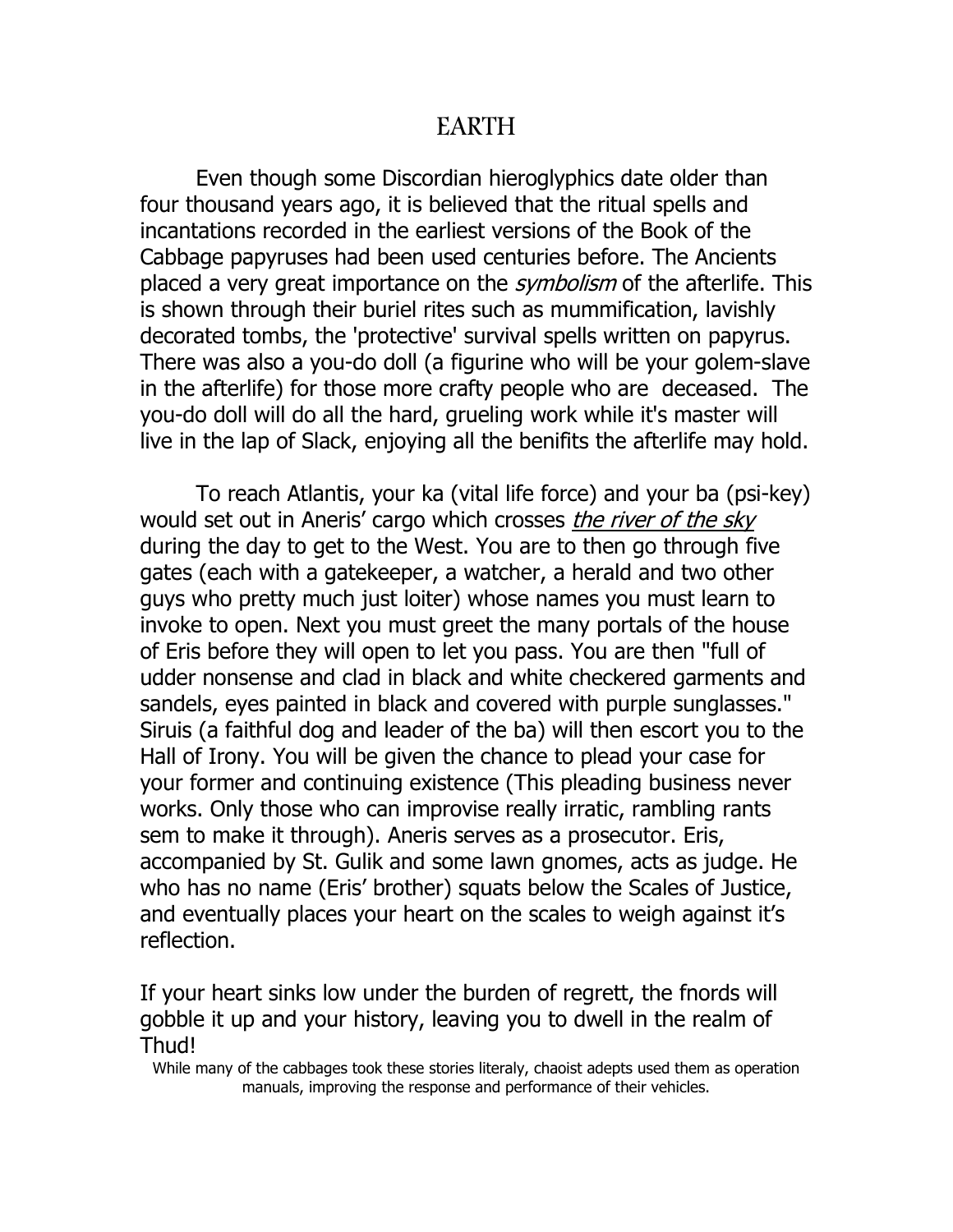### **Water**

Water is called the *universal solvent.* The purer the water, that is, the lower its dissolved solids content, the greater the tendency to dissolve its surroundings. Pure water, if stored in a stainless steel tank after a short contact time, has a very small amount of iron, chromium, and nickel from the tank dissolved in it. This dissolving of the tank does **not** continue *indefinitely* with the same water. *The water, in a sense, has satisfied its appetite in a short time and does not dissolve any more metal*. //W5-ISO-E23// Pure water, if exposed to air, immediately absorbs air and has oxygen from the air dissolved in it. A glass of tap water at 68°F contains 9.0 ppm of oxygen. Tap water heated to 77°F contains 8.2 ppm of oxygen, and some oxygen is driven out of the water. The higher the temperature of the water, the less dissolved oxygen it can hold. Conversely, the higher the pressure imposed on the water, the greater the dissolved oxygen it can hold. Water, when boiled, produces steam. The steam contains some liquid water. There is never a perfect separation of pure steam from the boiling water. The steam above the boiling water always has entrained with it some boiling water.

The three ideas: **1)** water is a universal solvent, **2)** water dissolves oxygen when in contact with air, and **3)** boiling water is always entrained with steam, should help you understand the nature of this symbolism.

**Brought to you by the Out-of-Order of the "I Can" Seal.**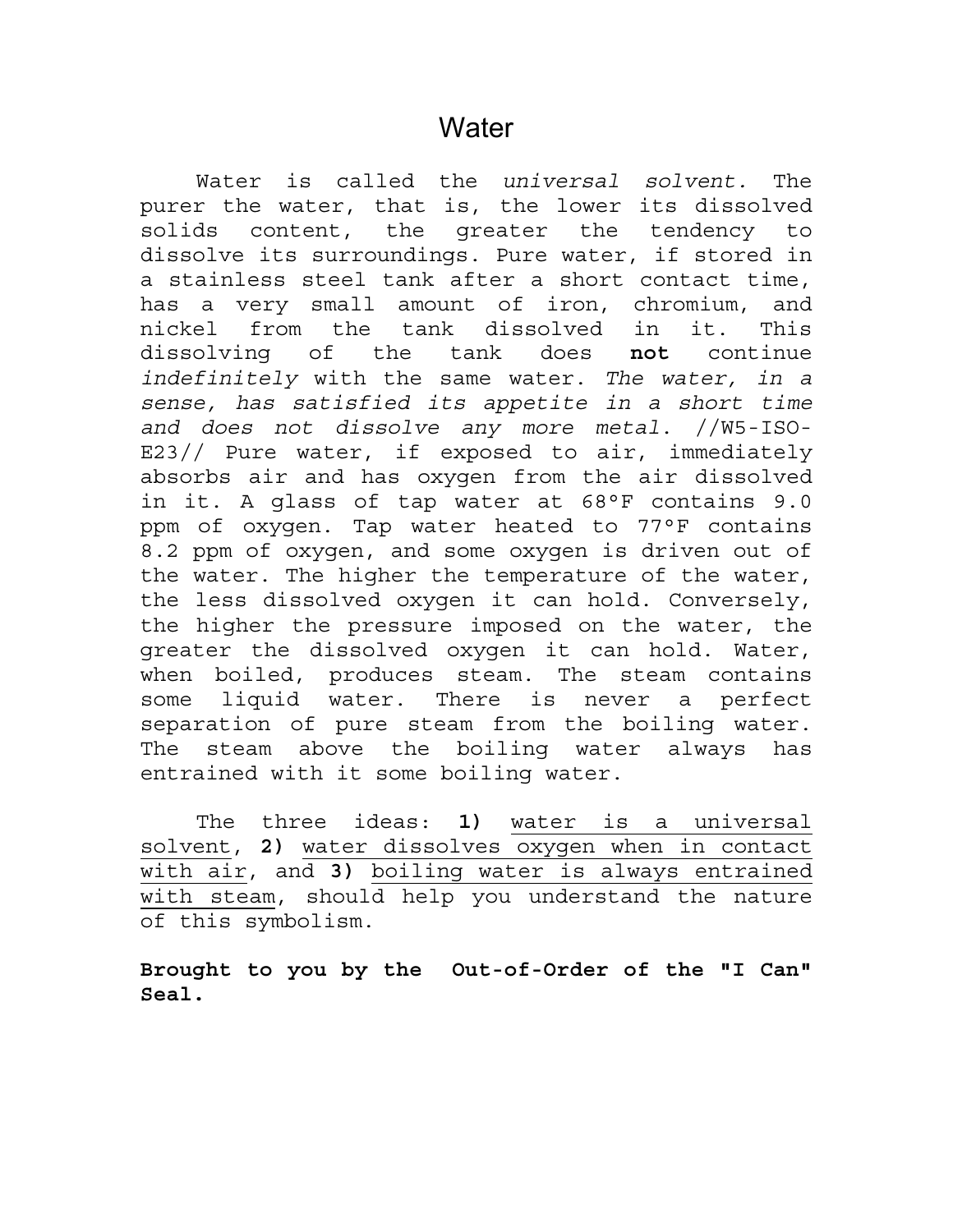# Air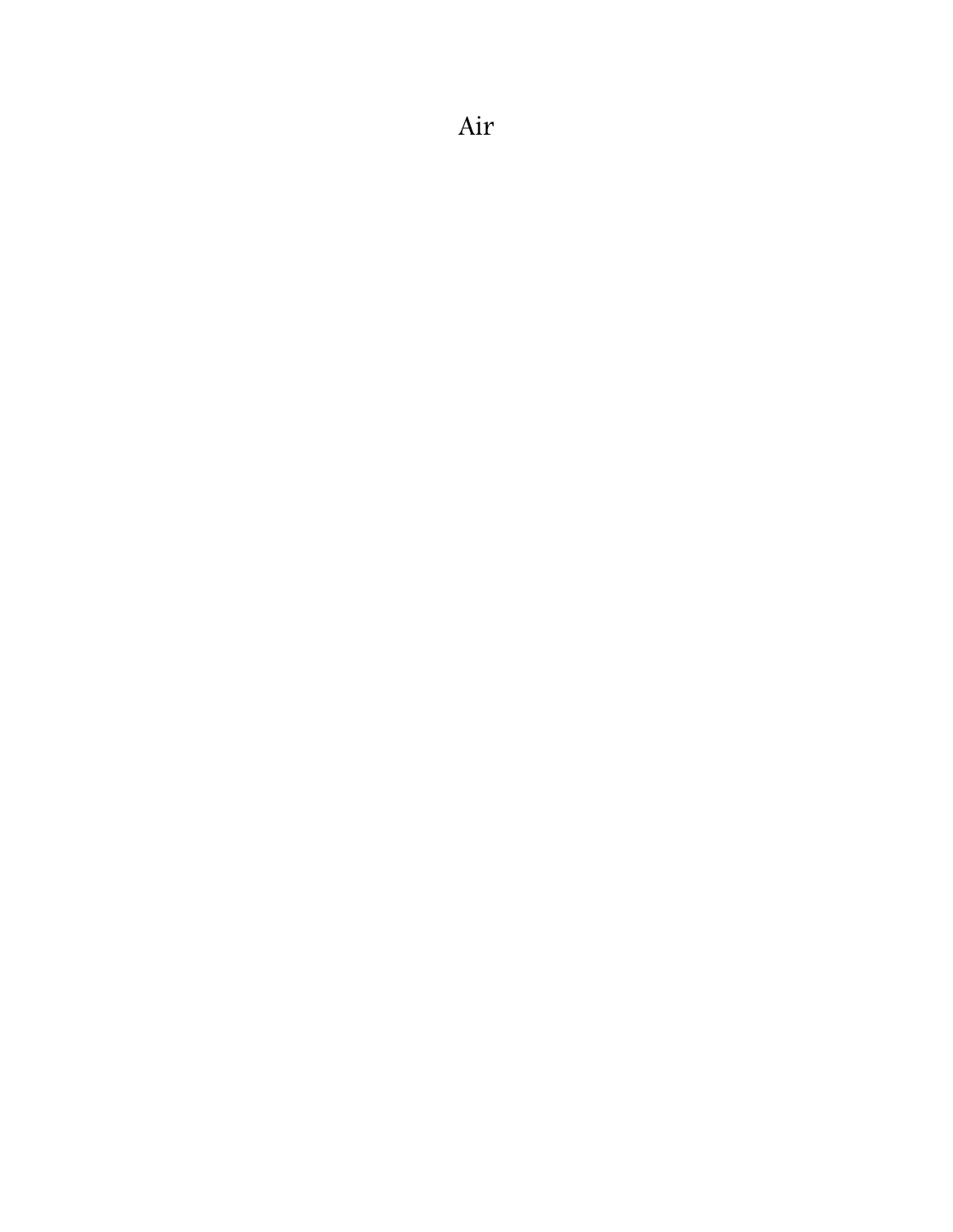# The Podge Dart





Fold along the dotted line down the center of **DIG.** 1 then open the paper out and fold along the diagonal lines at the top to give **DIG. 2.** 



Fold along the diagonal lines in **DIG. 2** bringing the top left and top right edges in to meet along the center line as shown in DIG. 3.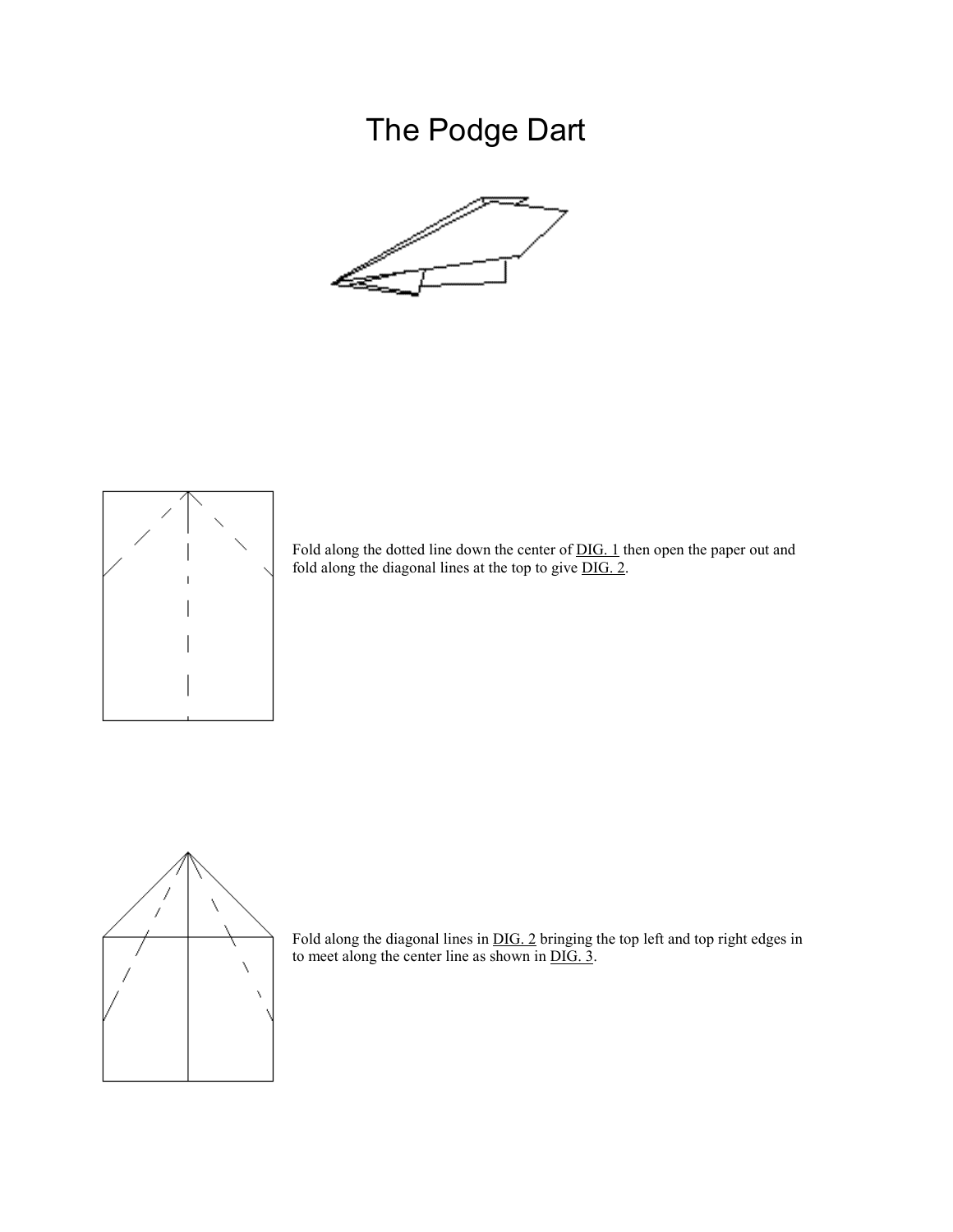

Fold along the horizontal dotted line in DIG. 3 bringing the tip of the paper airplane down to the center of the base of the paper as shown in DIG. 4.



.

Now fold along the diagonal dotted lines in DIG. 4 to bring the left top edge and right top edge in to meet at the center line as shown in DIG. 5.



Now fold the flap that points downwards up so that its tip touches the tip of the paper airplane at the front. Fold along the dotted line shown in DIG. 5 to do this. If the tips do not meet go back and alter the folding so that they do. This is very important. You should get the form (approximately) in DIG. 6



Now finally fold along the center line and dotted lines in DIG. 6 to give you the paper airplane as shown at the beginning. Throw it hard overarm and it should fly very level and very straight for a long distance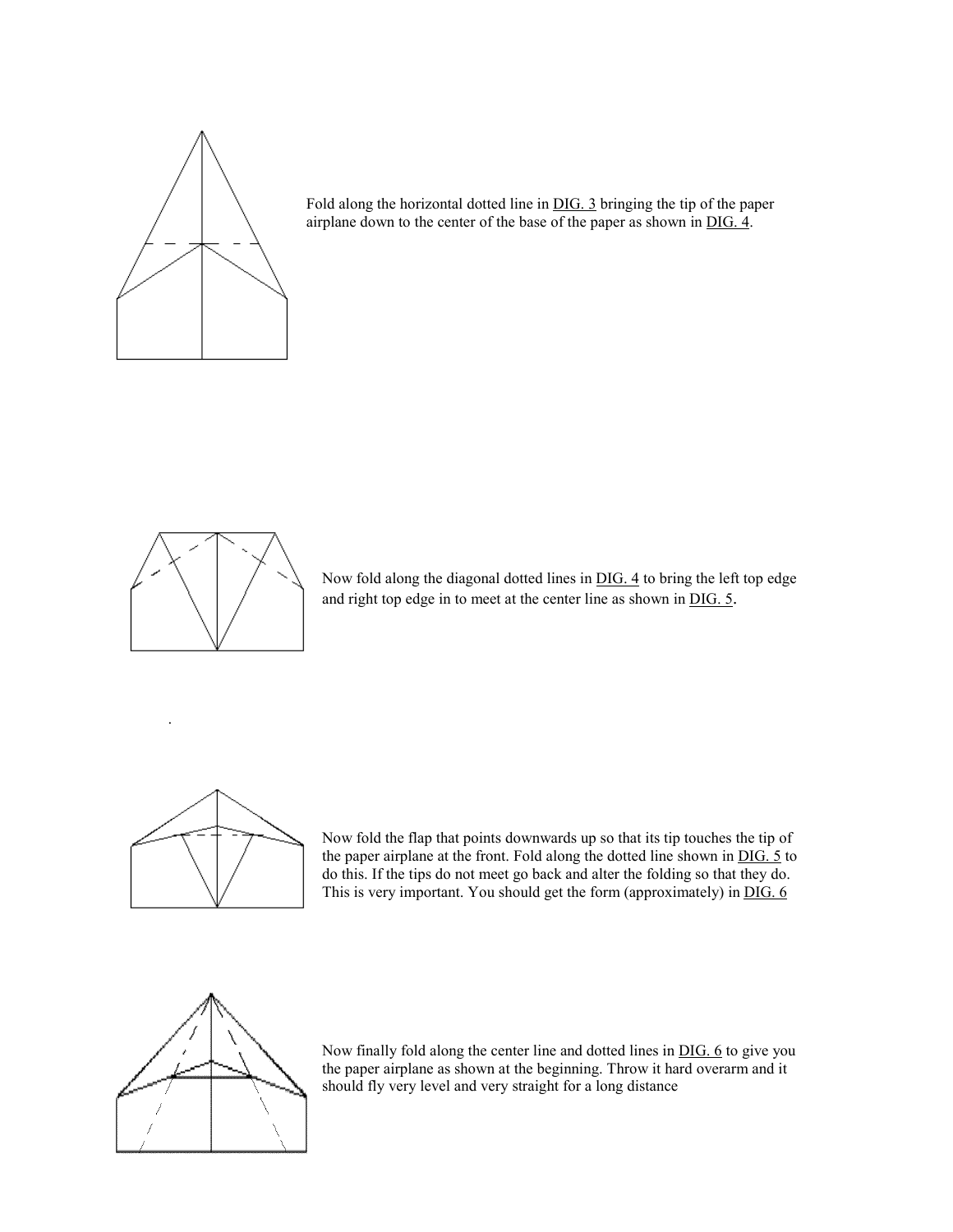

FODCE<br>DART

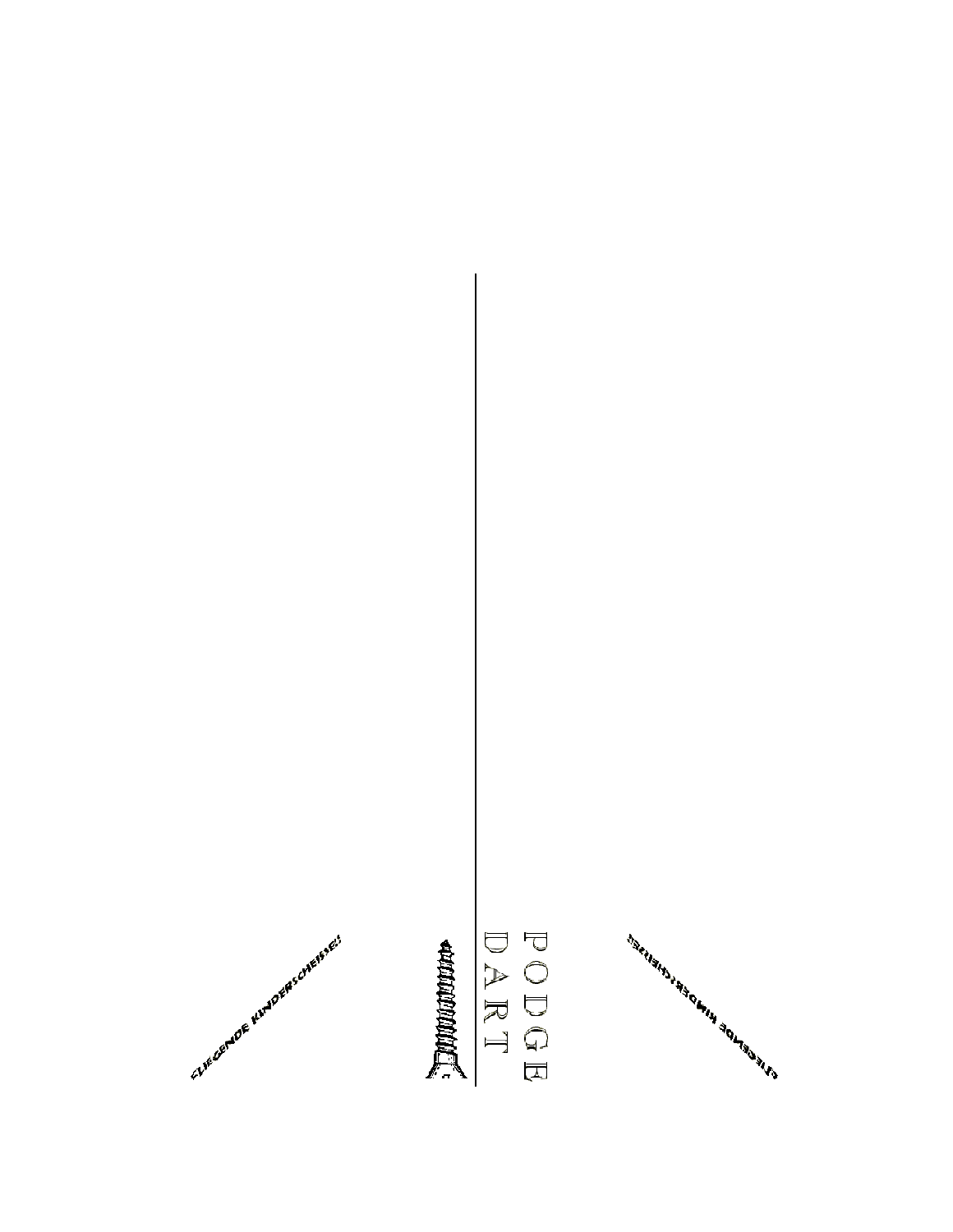# Hodge Hoveround





Fold your sheet of A4 paper on diagonal lines as shown on **DIG. 1** creasing well.



You should get a shape as in <u>DIG. 2</u>.



Open it out to give DIG. 3 and then fold along the dotted line shown.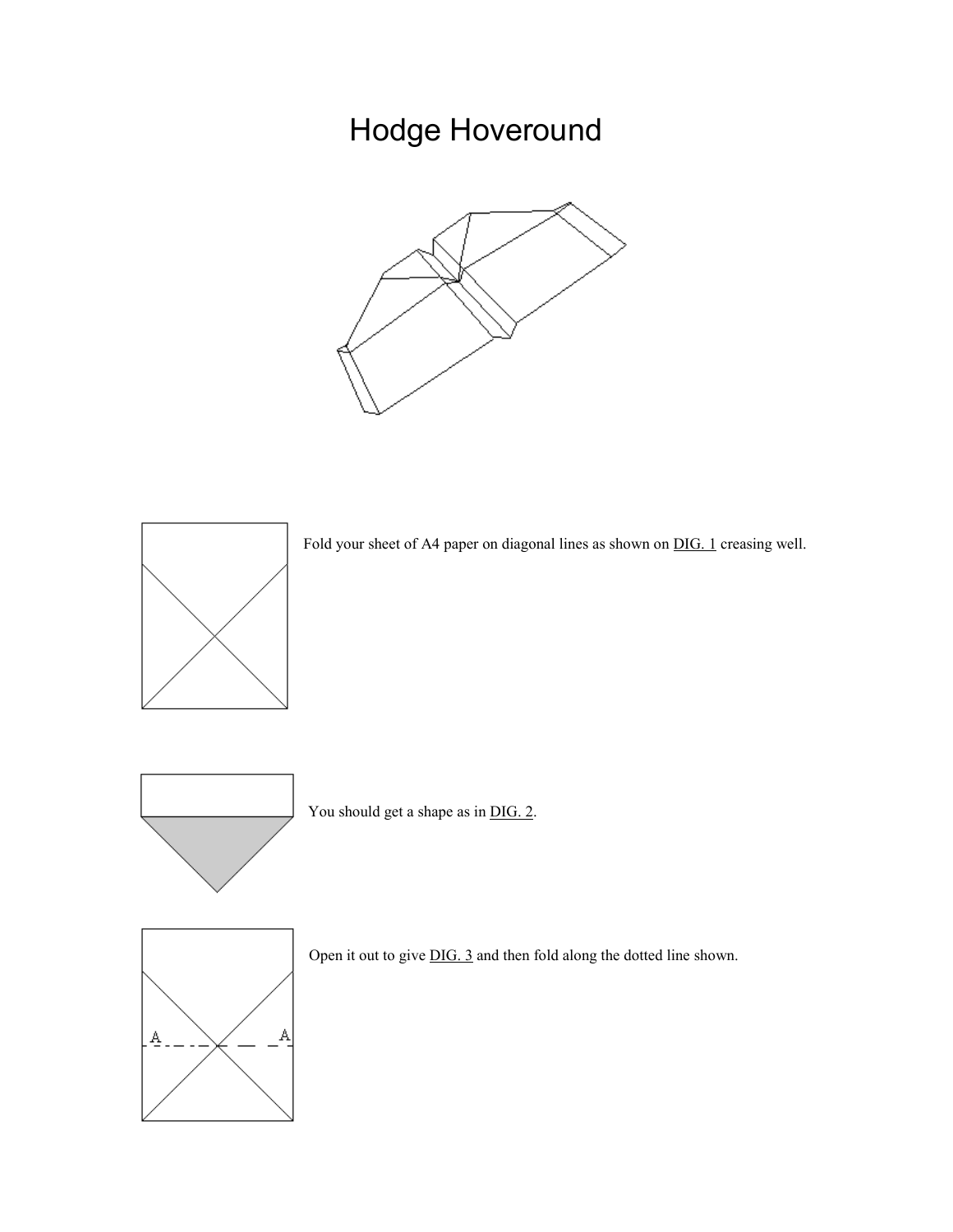



Fold along the dotted lines in DIG. 8. If you want cut in some flaps as shown since this plane often requires them. Now you should have the diagram at the top of the page.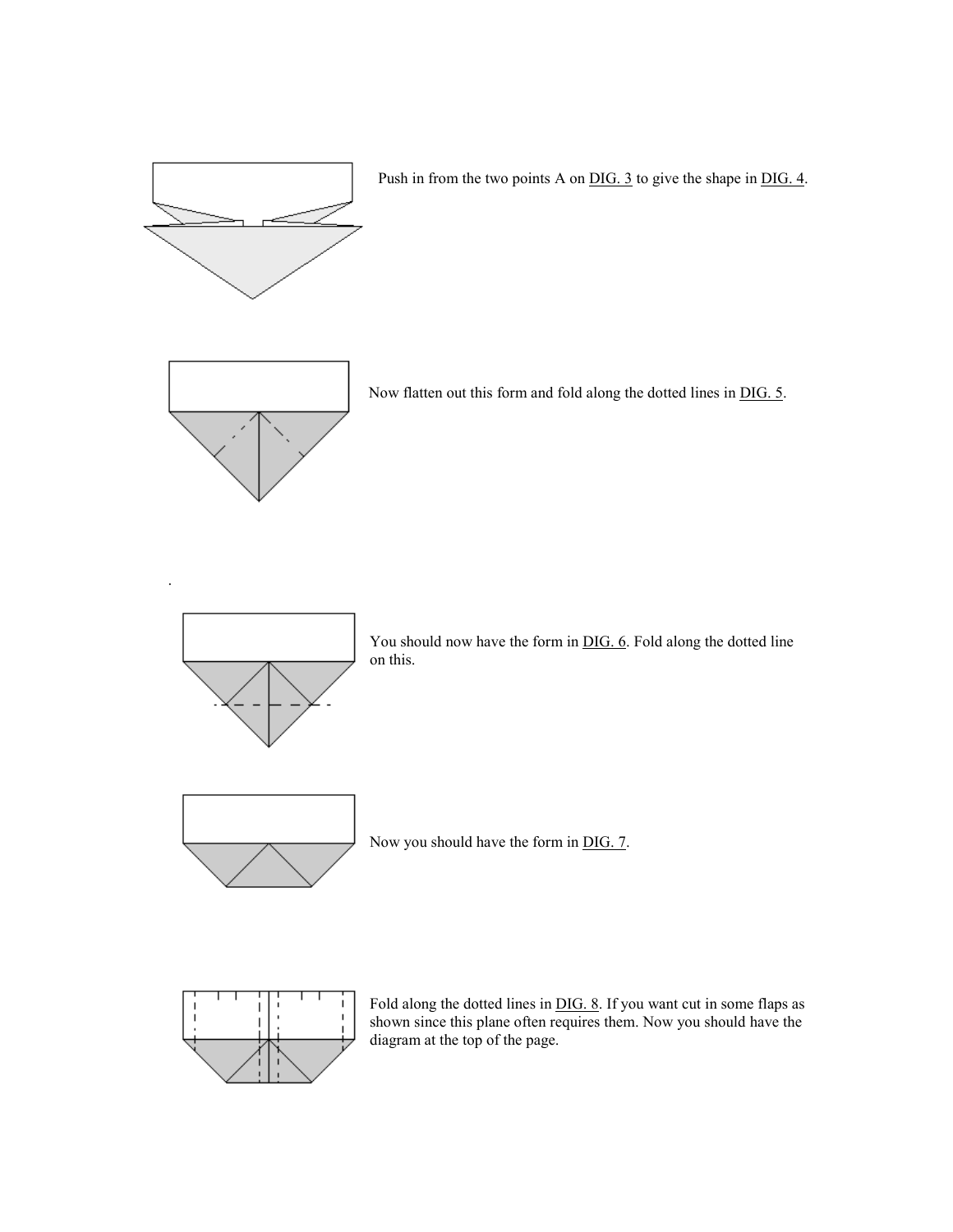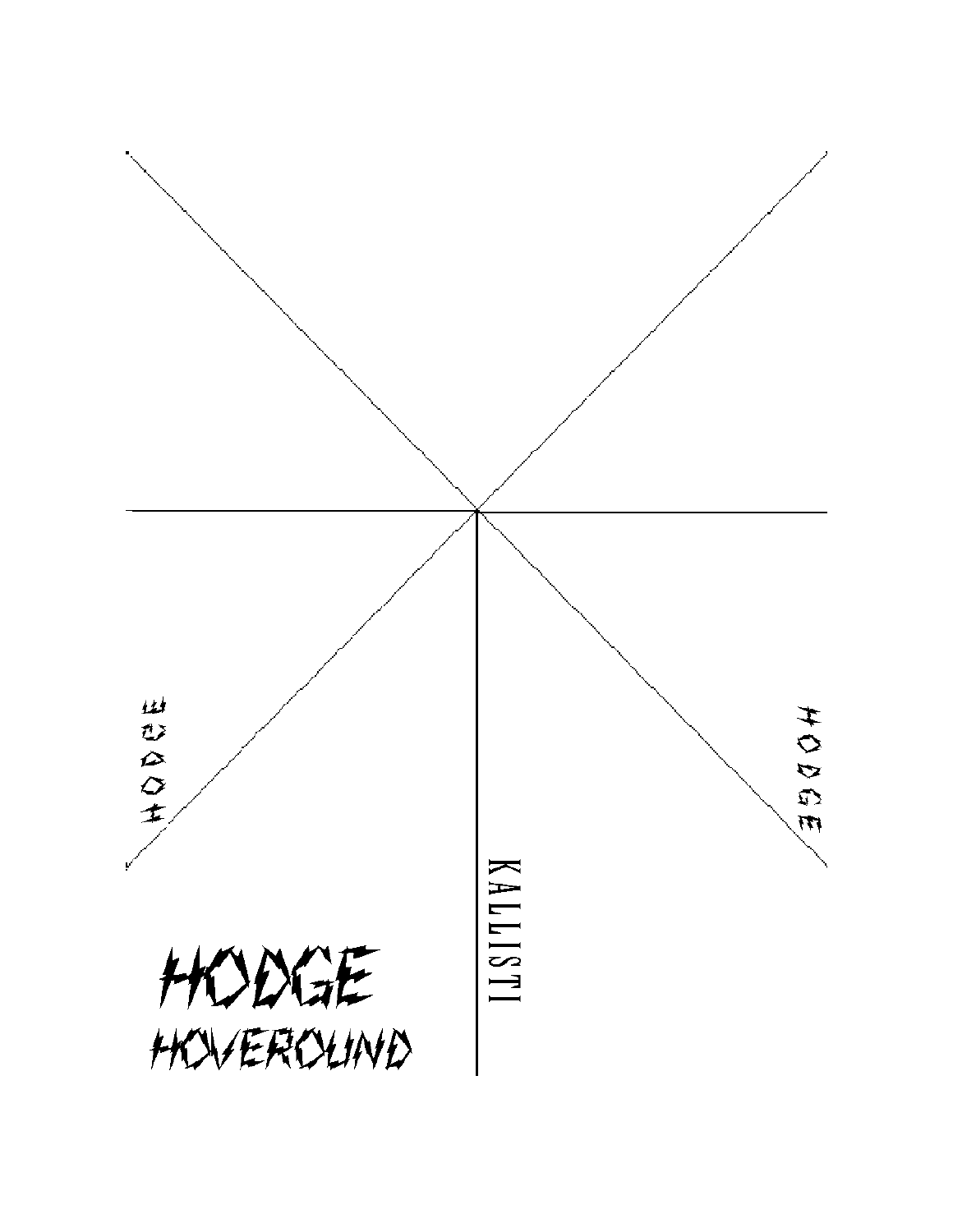# The Fnord Bomber





- 1. Cut along all the solid lines on the diagram.
- 2. Fold flap A forward and flap B to the back.
- 3. Fold flaps C and D both forward along the dotted lines.
- 4. Fold along the line E upward to give a weight at the bottom.
- 5. Now this should look like the diagram.
- 6. You can scale up this model as much as you want. You just drop the model with the blades facing upwards and the weight at the bottom facing downwards for the best results.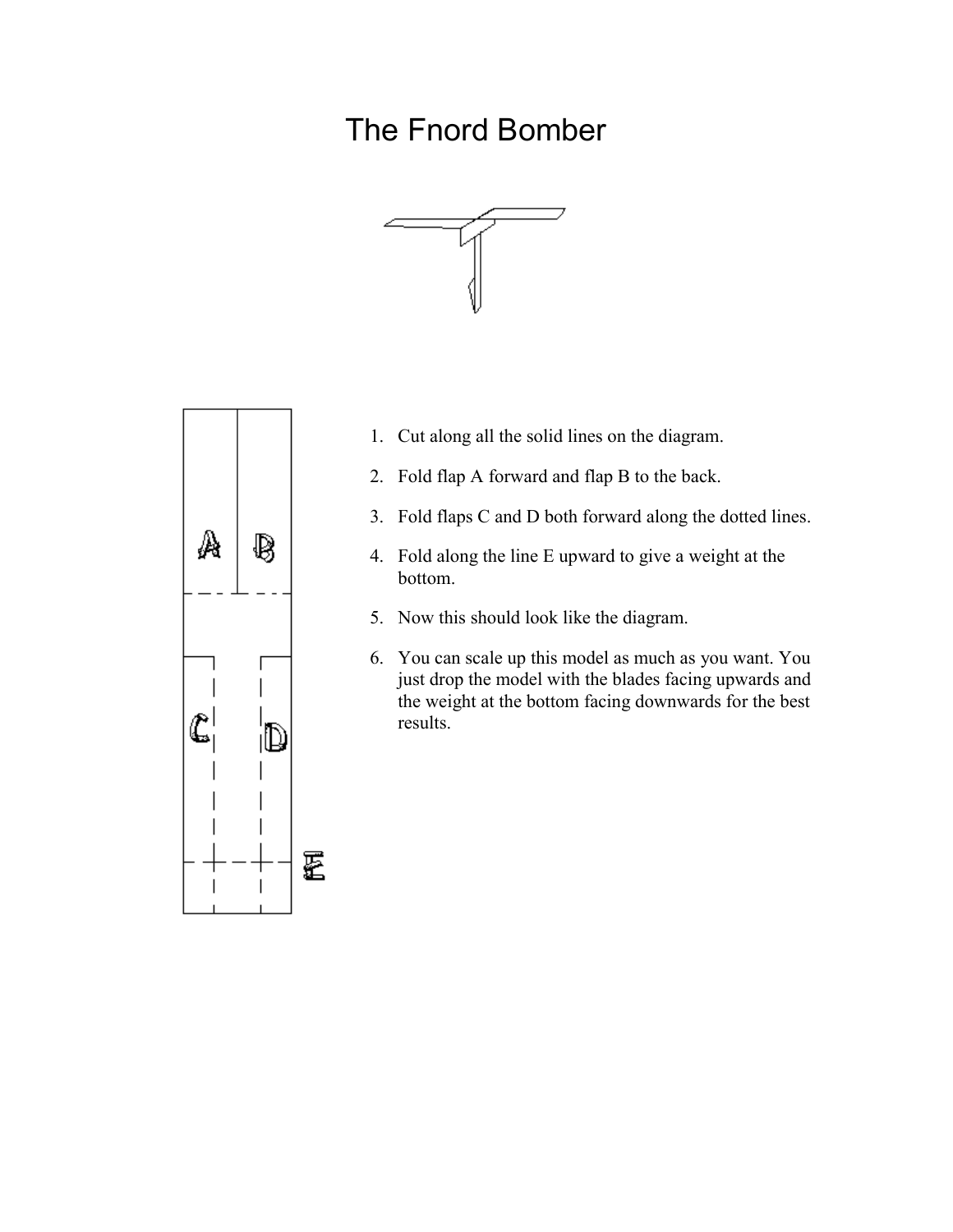| T)<br>N O<br>R<br>D                                                                                                                                                                                                                                                               | ℸℸ<br>N O<br>$\overline{\mathcal{R}}$<br>$\tilde{\mathbf{z}}$ | ᅮ<br><b>NO</b><br>为<br>$\boldsymbol{\vartriangle}$                                                                                                                                                                                                                                   | ℸℸ<br>N D<br>$\overline{\mathcal{D}}$<br>$\tilde{\mathbf{z}}$ | ᠇᠊<br>N D<br>穴<br>$\tilde{\mathbf{z}}$                                                                                                                                                                                                                                                   | ℸ<br><b>NO</b><br>$\overline{\mathcal{R}}$<br>$\tilde{\mathbf{z}}$ |
|-----------------------------------------------------------------------------------------------------------------------------------------------------------------------------------------------------------------------------------------------------------------------------------|---------------------------------------------------------------|--------------------------------------------------------------------------------------------------------------------------------------------------------------------------------------------------------------------------------------------------------------------------------------|---------------------------------------------------------------|------------------------------------------------------------------------------------------------------------------------------------------------------------------------------------------------------------------------------------------------------------------------------------------|--------------------------------------------------------------------|
| <b>FNORD</b><br>FNORD<br>FNORD<br>FNORD<br>FNORD<br>FNORD<br><b>FNOR</b><br>'D<br>RD<br><b>FNO</b><br>'ORD<br>FN<br>NORD<br>F<br><b>FNORD</b><br>FNORD<br>FNORD<br>FNORD<br><b>FNORD</b><br>$FNOR_1$<br>D.<br><b>RD</b><br>FNO'<br>ORD .<br>F <sub>N</sub><br>F <br>NORD<br>FNORD |                                                               | <b>FNORD</b><br>FNORD<br>FNORD<br>FNORD<br>FNORD<br>FNORD<br><b>FNOR</b><br>'D<br>RD<br>FNO<br>'ORD<br>FN<br>NORD<br>F<br>FNORD<br><b>FNORD</b><br>FNORD<br>FNORD<br><b>FNORD</b><br>$FNOR_1$<br>D.<br><b>RD</b><br>FNO <sup>1</sup><br>ORD<br>F <sub>N</sub><br>F <br>NORD<br>FNORD |                                                               | <b>FNORD</b><br>FNORD<br>FNORD<br>FNORD<br><b>FNORD</b><br>FNORD<br><b>FNOR</b><br>D<br>RD.<br><b>FNO</b><br>$^{\prime}$ ORD<br><b>FN</b><br>NORD<br>F<br>FNORD<br><b>FNORD</b><br>FNORD<br>FNORD<br><b>FNORD</b><br>$FNOR_1$<br>D.<br><b>RD</b><br>FNO'<br>ORD FN<br>F<br>NORD<br>FNORD |                                                                    |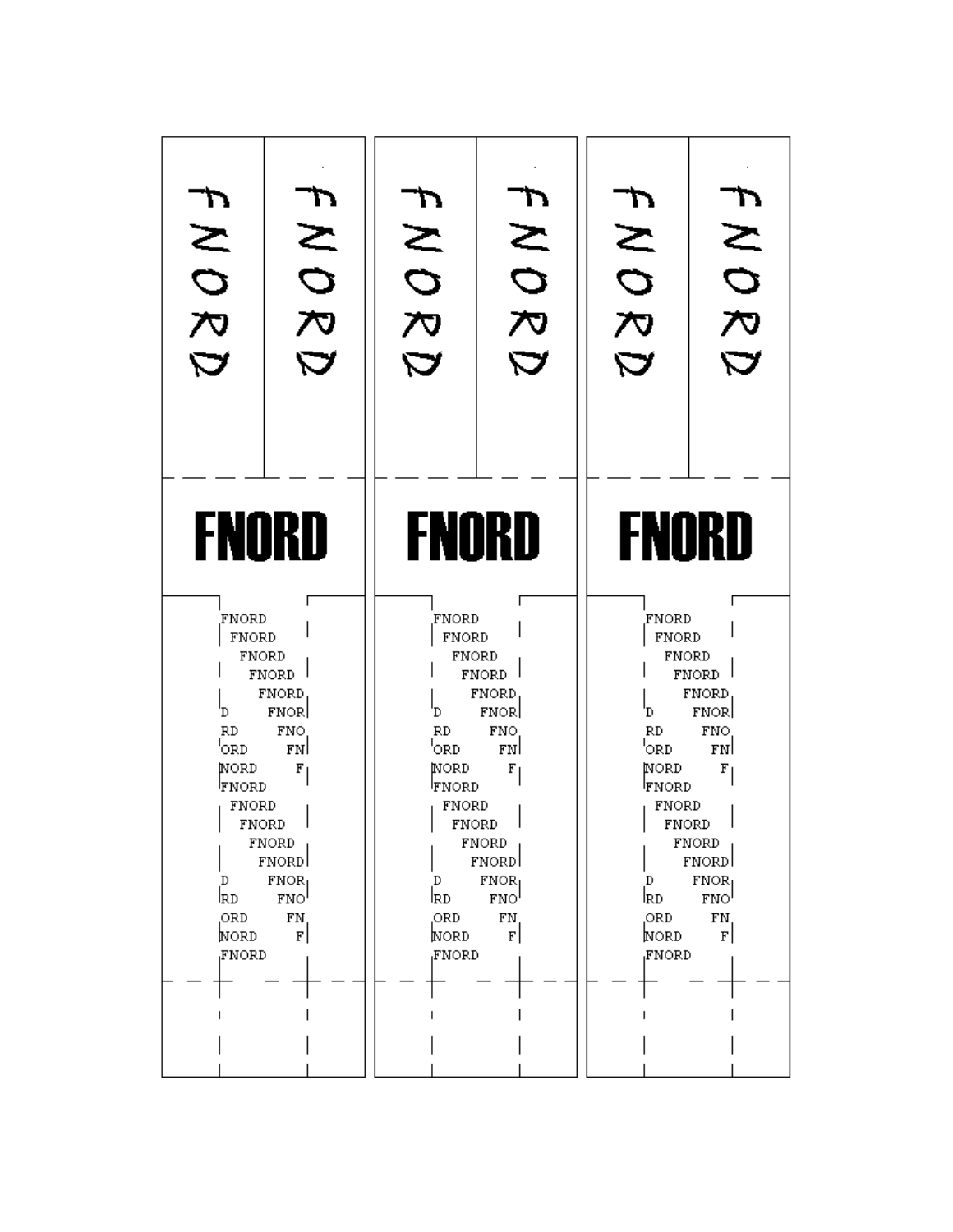### FIRE

Alright, now listen, baby

You don't care for me I don't care about that You gotta new fool, ha! I like it like that

I have only one burning desire… Let me stand next to your fire

Listen here, baby and stop acting so crazy You say your mom ain't home, it ain't my concern, Just play with me and you won't get burned

I have only one itching desire… Let me stand next to your fire

Oh Move over, Rover and let Mojo take over Yeah, you know what I'm talking 'bout Yeah, get on with it, baby That's what I'm talking 'bout Now dig this!

Now listen, baby You try to gimme your money you better save it, babe Save it for your judgement day

I have only one burning desire… Let me stand next to your fire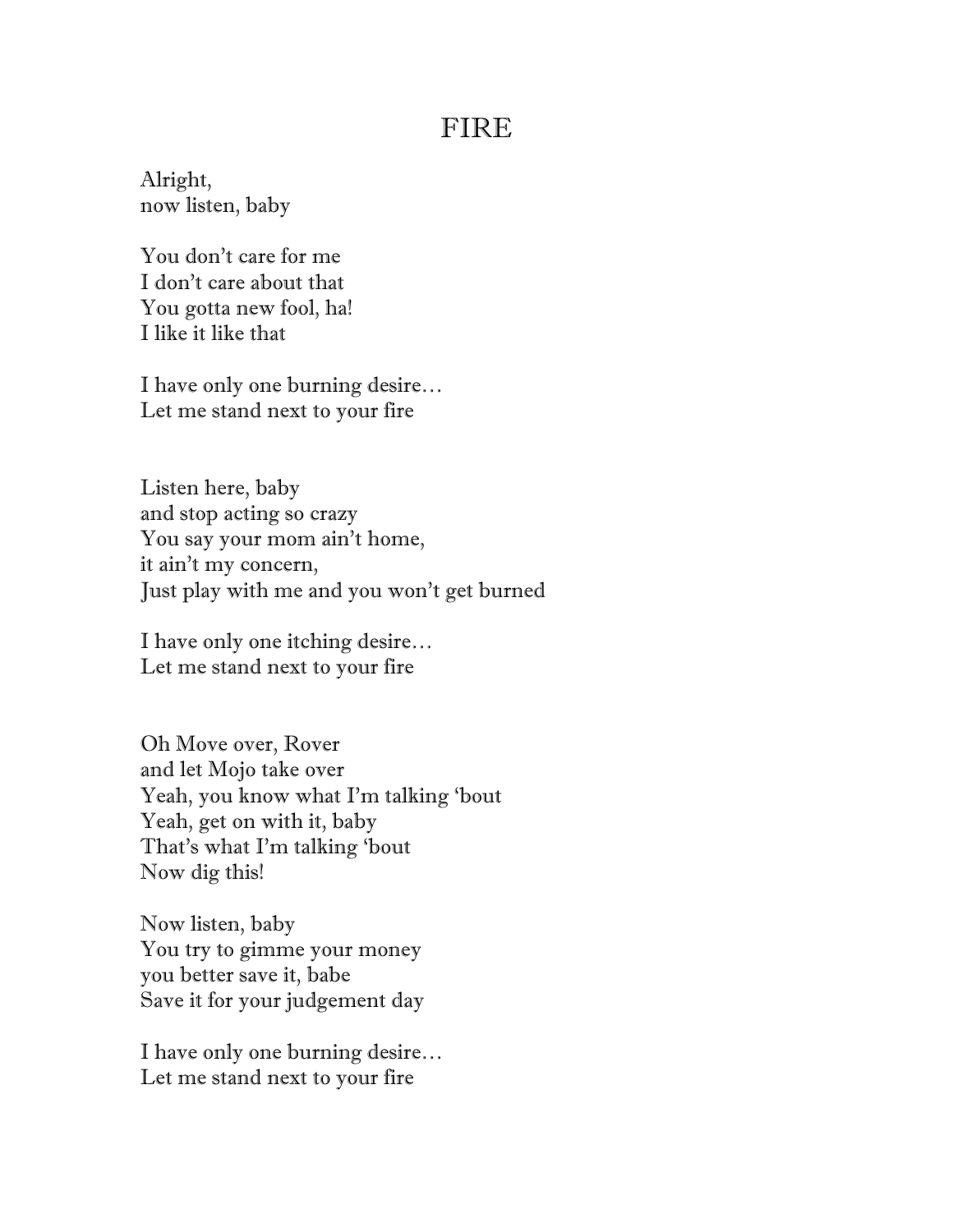# *ALCHEMY*

### *Ingredients:*

- 1 tsp cleaned and ground marijuana
- 1 tsp butter
- 1 shot vodka or rum
- 1 cup milk
- pepper or cinnamon

### *Instructions:*

- 5. Place cleaned, ground marijuana and butter in frying pan and heat on medium, mix until butter starts to sizzle and marijuana browns. Turn down the heat if there's any smoking
- 5. Pour in rum quickly. Keep stirring until at least half the shot has evaporated.
- 5. Add milk and turn down the heat. Stir until milk is steaming, but not boiling.
- 5. Add a small squirt of honey and stir.
- 5. Add pepper or cinnamon to taste. Do Not add sugar.

### This makes an excellent ceramonial drink.

The effects should be felt as quickly as 15-30 minutes. The high should be much stronger than that associated with smoking and should last for about 3-4 hours.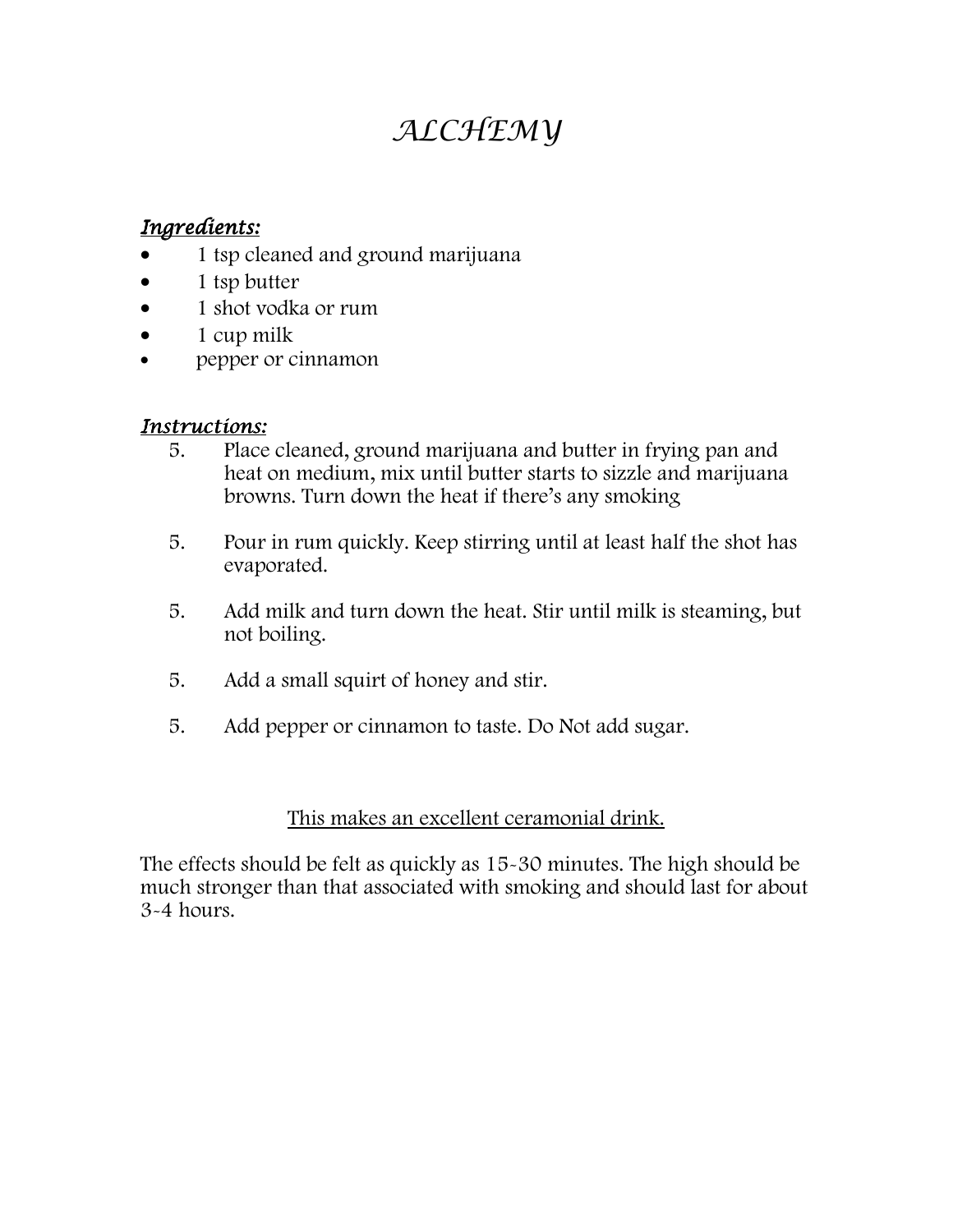### The Tarot

### The Tricycle Spread

**1.** Using a 52-card deck, have three people each select a card without showing it to you. Tell them to memorize their card.

**2**. Deal one pile of 10 cards face down. Next to it deal a pile of 15 cards, and next to that deal another 15-card pile. Keep the remaining 9 cards in your hand.

**3.** Have the first person put his (or her) card on top of the 10-card pile, cut as many cards as he wants from the second pile, and put them on his card.

**4.** Have the second person put her card on the second pile, cut as many cards as she wants from the third pile, and put them on top of her card.

**5.** Have the third person put his card on top of the third pile, hand him the 9 cards you're holding, and have him place them on top of his card.

**6.** Pick up the last pile, put it on the middle pile, and put both on the first pile. Make clear that the cards are now lost and you will find them.

**7.** Take four cards off the top and place them on the bottom of the deck. Explain that you are going to flip a card up and next to it one down and keep on repeating this until you don't have cards in your hand. Tell the spectators to say "Stop" if they see their card.

**8.** Deal the cards alternately into two piles, one face up and one face down, starting with the face-up pile. When all the cards have been dealt (the spectators won't see their card unless you mess up), push the face-up pile aside and pick up the other pile.

**9.** Deal it into two piles in exactly the same way. Keep repeating this until you have only three cards left face down. Turn them over, and there are their cards. The top one is the third person's card, the next is the second person's card, and the bottom one is the first person's card.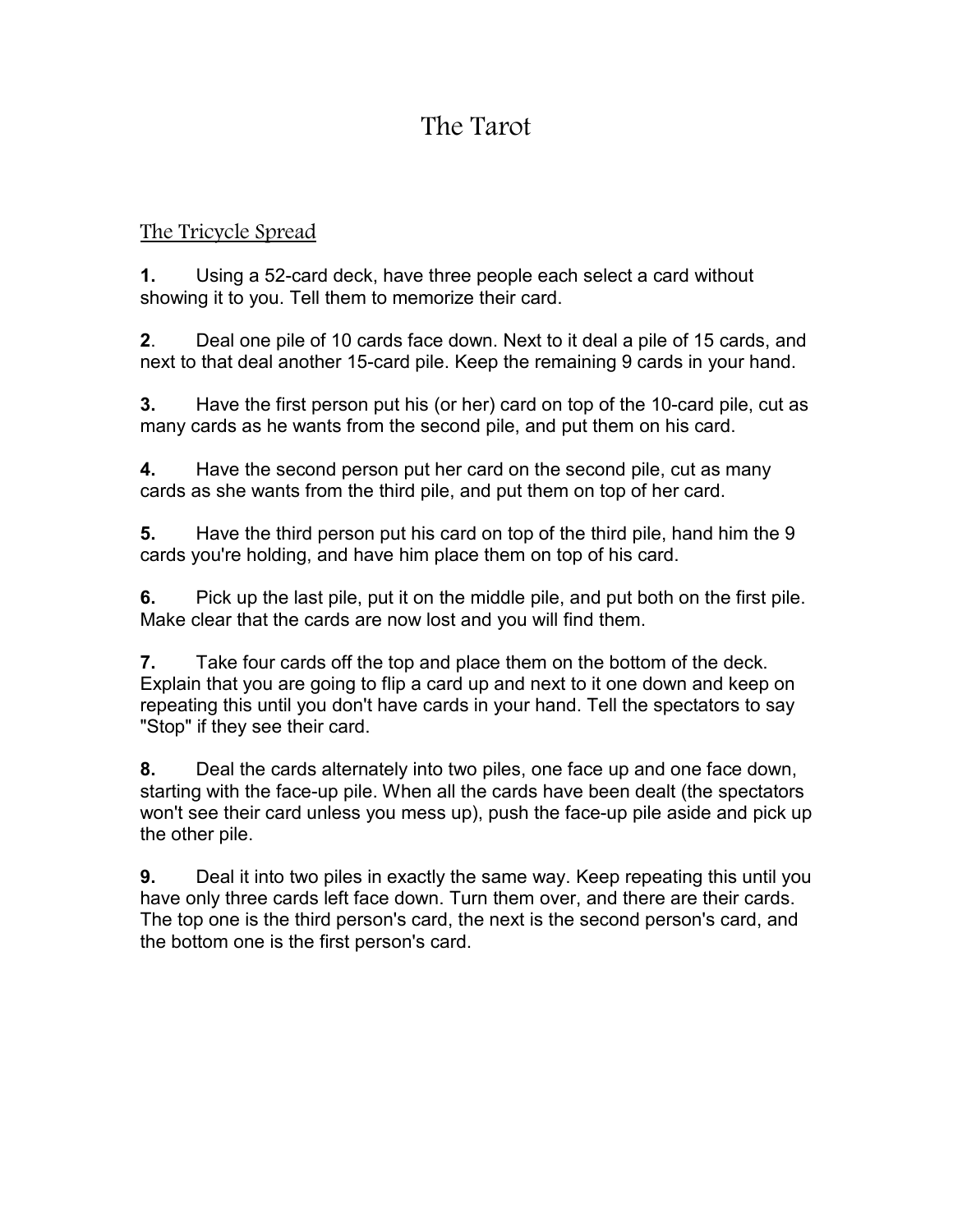#### The Sermon Spread

**1.** Take out the Kings, Queens, Jacks, and Aces.

**2.** Tell your congregation that this is a visually represented story.

**3.** Begin the story, "Four jacks from different realities were meditating and reciting incantations. [Deal the four Jacks face up in four separate piles] They invoked the forces of order. [Deal a King face up on top of each Jack] They then invoked Eris to liven things up. [Deal the Queens on the Kings] Eris brought her apples with her. [Deal the Aces on the piles in the same way as the previous cards]".

**4.** Pick up the four piles, one on top of the other. You now have one pile with 16 cards in it.

**5.** Continue, "The power of Eris' apples merged with the energy of *this* reality right here and now to spread chaos into the reality of the Jacks". Have the congregation make as many complete cuts as they like (In each "complete cut," the deck is cut and the bottom cards are immediately put on top.)

**6.** Deal four cards face down onto the table left to right, then four on top of those, and so on until you have four piles of four cards each.

**7.** Finish the story:

"Through the mixing of energies yadda yadda yadda… the multiple realities were [as you say the next part, turn over all four piles] synchronized.!!!"

**8.** They will see that the aces, kings, queens, and jacks are in their own separate piles together!!!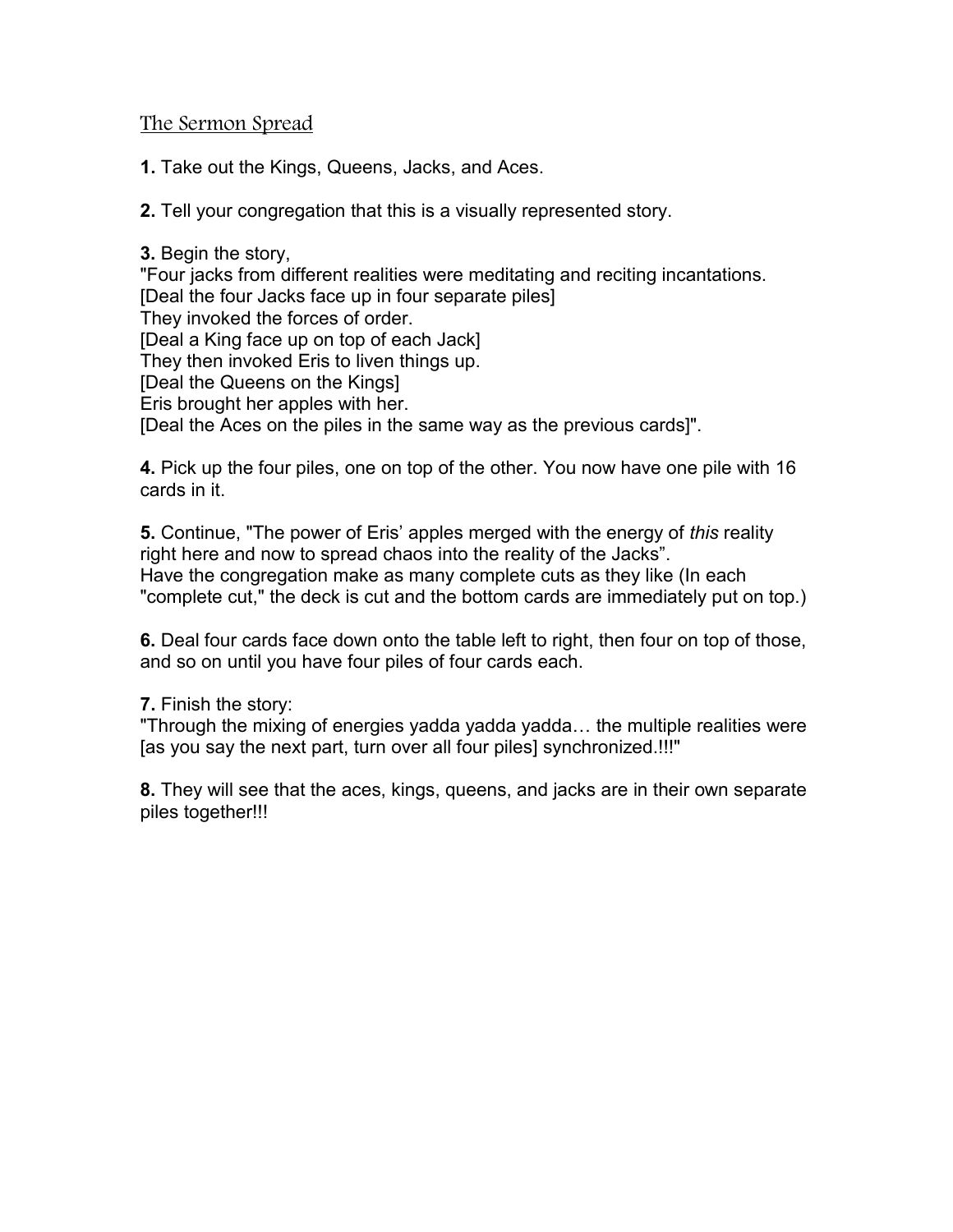#### The Ritual Spread

**1)** Count out 30 cards face up. Remember the 10th card. (Lets say that it is the joker.)

**2)** Deal five cards in a vertical row on the table, starting a couple of feet away and dealing toward yourself. Then deal the other 25 cards in a circle around the five cards. Assuming that the circle is a clockface, you deal the first card at 7 o'clock and continue clockwise until you deal the last card at 5 o'clock. Leave empty the space corresponding to 6 o'clock.

**3)** Have a spectator name any number between 6 and 29 (let's say 13).

**4)** Count to that number, beginning with the top card in the vertical row and counting toward yourself. When you reach the bottom of the vertical row, continue the count onto the card at 5 o'clock and counter-clockwise up the right side of the circle. When you complete the count, start the count again with that same card, this time moving clockwise. But when you reach the bottom of the circle, instead of going up the vertical row, continue counting around the circle up its left side. No matter what number they named, youll always complete the count at the 5th card from the bottom of the circle on the left side. This 5th card will be the 10th card that you remembered from the start (the Joker in this case).

**5)** Let them see the card (you know it is the Joker) and let them shuffle the cards.

**6)** Make 3 rows of 10 cards face up and ask which row their card is in. When they point to the row put away the other 2 ones. Remember the card's position in its row (lets say that it's the 4th card). Put the 10 cards on top of each other without disarranging their positions. Deal them face down on the table in any way you like, but remember the position of the 4th card.

**7)** Ask someone to point out a card. Remove any card except the 4th one. (Make it look like you have a system.) This way you let them think that they pick the cards, but you do it for them.

**8)** When only one card is left it will be the 4th one, which is the Joker!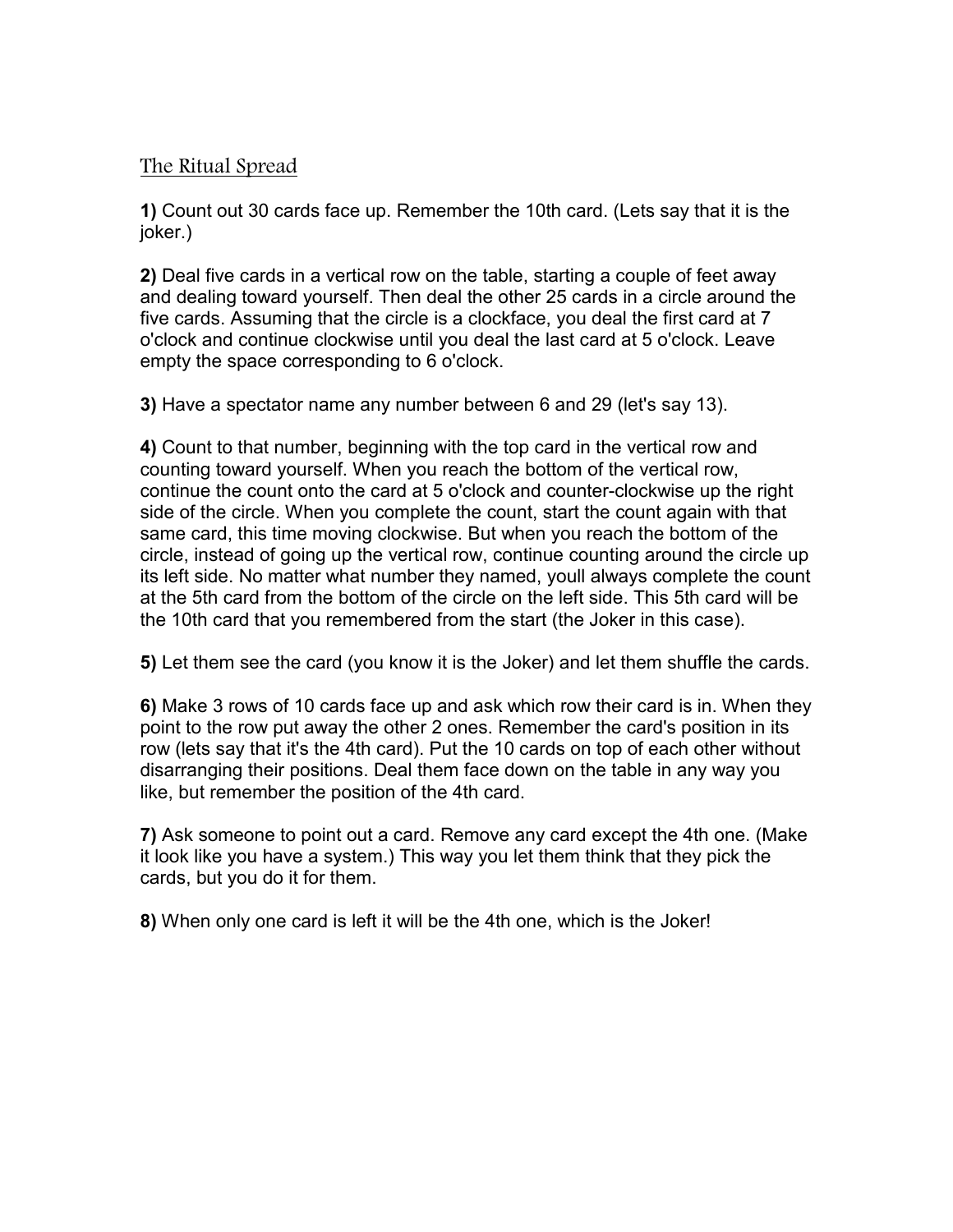### Part IV

### Fragments of Forgotten Sermons

In the early 80's some kids were throwing rocks at a junk pile in a trailer park in Missouri when they noticed a box that was making a funny rattle. When they opened the box they found several ceramic bongs. One was broken and the boys could see that there was a scroll in it. They found scrolls in all the bongs. Many of the scrolls were unreadable or untranslatable, but those that were discernable appeared to be fragments of Discordian Koans, some with commentary, which seem to come from various periods of time, ranging from the deep past to… well, sometime in the future.(?!)

The existing fragments consist of the following:

#### **The Arrest**

**Two Discordian agents from the Erisian Liberation Front have been arrested separately, and are held by Greyface forces in separate cells. They are not allowed to communicate. Each is told the following:** 

- **We have arrested you and another person for conspiring to actively take part in a treasonous activity known as 'Operation Mindfuck' together.**
- **If you confess to propagating and distributing ideas dangerous to impressionable young minds and to society at large, and the other person confesses also, we will be lenient and merciful in our punishment and sentence you both fairly lightly: 5 years of mental slavery.**
- **If you don't confess, and the other person also doesn't confess, we will not be able to convict either of you right now, but we will monitor your activities very closely and harass you from now on.**
- **If you confess, but your coconspirator does not, we will cut you a deal and let you go free. We will then take your testimony, in which you will implicate the other person as a dissenter and heretic, and condemn that person to the realm of THUD for 40 years.**
- **If you don't confess, and the other person does, that person's testimony will be used to condemn you to the realm of THUD for 40 years; your accomplice will be cut a deal and go free in exchange for the testimony.**
- **Each of you is being given the same deal. You have 5 minutes to decide.**

Zarathud then admitted to his having been a barber in Medieval Europe. In the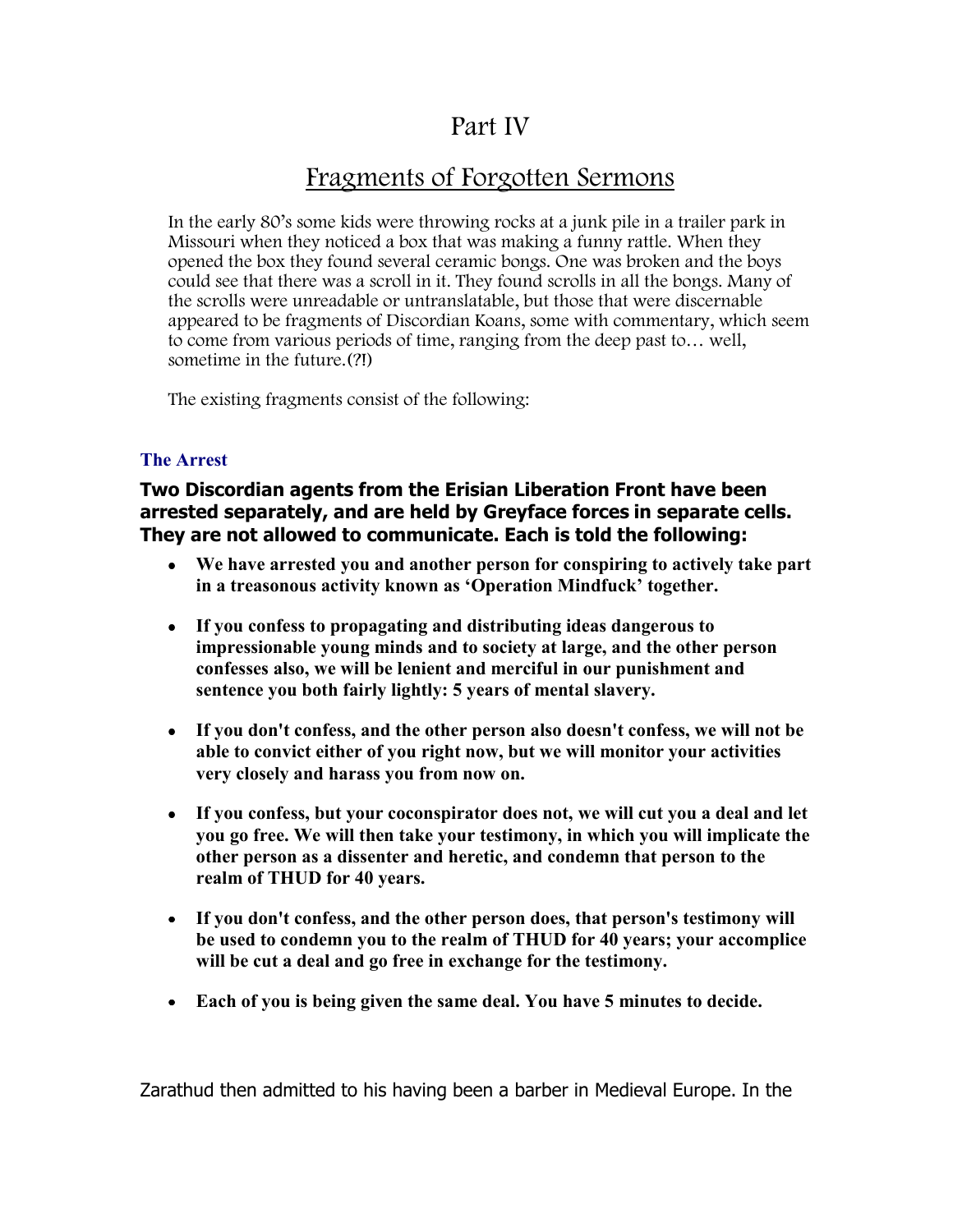window of his shop was a sign that read:

I shave all those men, and only those men, who do not shave themselves.

can further divide the set of men in Medieval Europe into two further sets, those who shave themselves, and those who are shaved by Zarathud. The question then is which set does Zarathud himself belong?

He couldn't shave himself, because he has said he shaves only those men who **do not** shave themselves. Further, he couldn't **not** shave himself, because he shaves all men who do not shave themselves!

The Discordian **PENTABARF** is the compilation of ancient Erisian law and tradition discovered and translated during the fifth year of the Caterpillar, which serves as the basis of Discordian Society irreligious, criminal and civil law. The essential problem in dealing with the **PENTABARF** is the esoteric 'hot dog bun' problem – best explained in the following manner: a man has three wives whose marriage contracts specify that in the case of his death they receive 200, 300 and 500 respectively. The **PENTABARF** gives apparently contradictory recommendations. Where the man dies leaving an estate of only 200, it recommends equal division. However, if the estate is worth 300 it recommends proportional division (50,100,150), while for an estate of 500, its recommendation of (100,200,200) is a complete mystery. This peculiar aspect of the **PENTABARF** has baffled Cabbages and Neophytes alike for millennia. It has been recognized by Chaoist Adepts, however, that the **PENTABARF** anticipated the theory of cooperative games. Each solution corresponds to the nucleolus of an appropriately defined game.

A**n** E**r**isia**n do**uble-age**n**t p**ro**p**o**se**d** a **f**am**o**us th**o**ught expe**r**ime**n**t i**n** which a cat was s**o**meh**o**w b**o**th alive a**nd d**ea**d** at the same time. The age**n**t appea**r**e**d** t**o** be attempting t**o d**em**on**strate the limitati**on**s a**nd** absur**d**ity of qua**n**tum mecha**n**ics: qua**n**tum pa**r**ticles such as at**o**ms ca**n** be i**n** tw**o or** m**or**e **d**i**ff**e**r**e**n**t qua**n**tum states at the same time but su**r**ely, he a**r**gue**d**, a classical **o**bject ma**d**e **o**f a la**r**ge **n**umbe**r** of at**o**ms, such as a cat, c**o**ul**d no**t be i**n** tw**o d**i**ff**e**r**e**n**t states.\*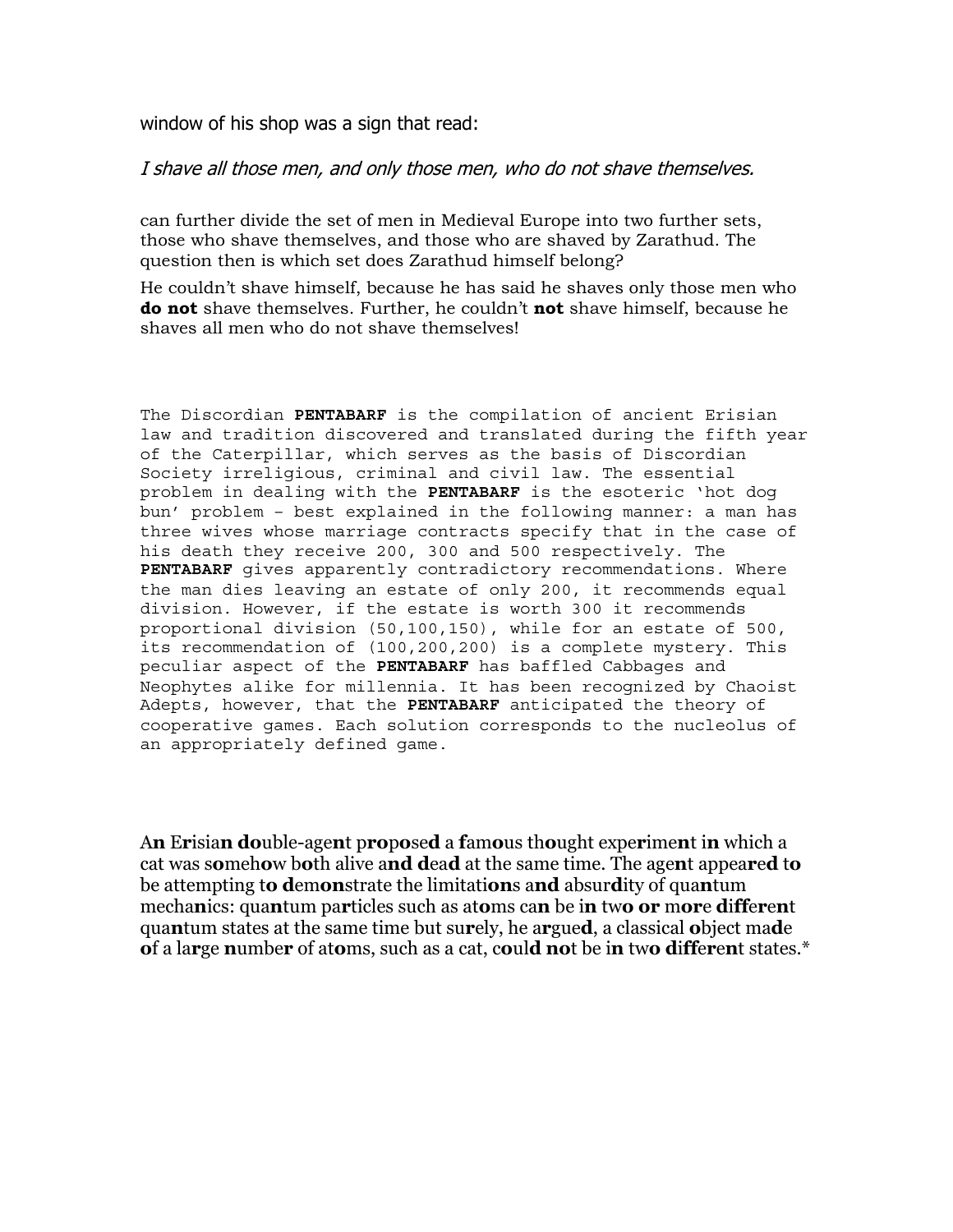#### **\* Quantum Systems and Theory Review**

1. The theory is basically probabilistic and abstract.

2. It requires the intervention of an observer to determine its state, and this intervention suddenly makes the observation deterministic.

3. Objects under examination can behave in a contradictory manner from the point of view of classical theory, e.g. an object can exhibit itself as either a particle or a wave. Such descriptions are mutually contradictory in the framework of classical physics but it is this duality that gives Q.M. its flexibility to explain phenomena.

4. A measurement interferes with the state of the object under measurement. A measurement of one of the parameters, of the object under study, can make the measurement of an associated parameter uncertain, to the extent that a simultaneous measurement of both parameters is impossible. This is known as the Uncertainty Principle.

Consider a system which emits two photons, i.e., light simultaneously in opposite directions. Such systems are now available. Q.M. states that the position of each of the particles (*x*), (*y*) can be determined by some suitable experiment and another experiment can determine the momenta (*p*), (*q*) of each of the particles. However (*x*) and (*p*) cannot be measured simultaneously, because of the Uncertainty Principle. Similar is the case with (*y*) and (*q*). The paradox appears when we take into account that the distances between the particles are always known and the total momenta of the two particles are fixed. If this is so, by measuring (*x*) of the first particle and later the momentum (*p*) of the same particle, one can know all about the second particle without having made any measurements directly on the second particle and not disturbing it in any way. In this way we have already violated the principles of Q.M.

If however, the supporter of Q.M. objects to the fact that the parameters (*x*) and (*p*) have not been measured at the same time, and what was measured earlier would have lost its validity, the paradox worsens in that the second particle somehow seems to have got to know the sequence of measurements made on the first particle, [since any change in (*x*) and (*p*) has to show itself on (*y*) and (*q*), because *x-y* and *p* and *q* are fixed]. With Q.M. as it is presently formulated, this effect on the other must take place however far off the distance between the photons, perhaps even thousands of kilometres or more and the interaction must be instantaneous. This can happen only if the information is travelling faster than that of light!

Can something be so disordered that any attempt to further disorder it will increase not the amount of disorder, but the amount of order?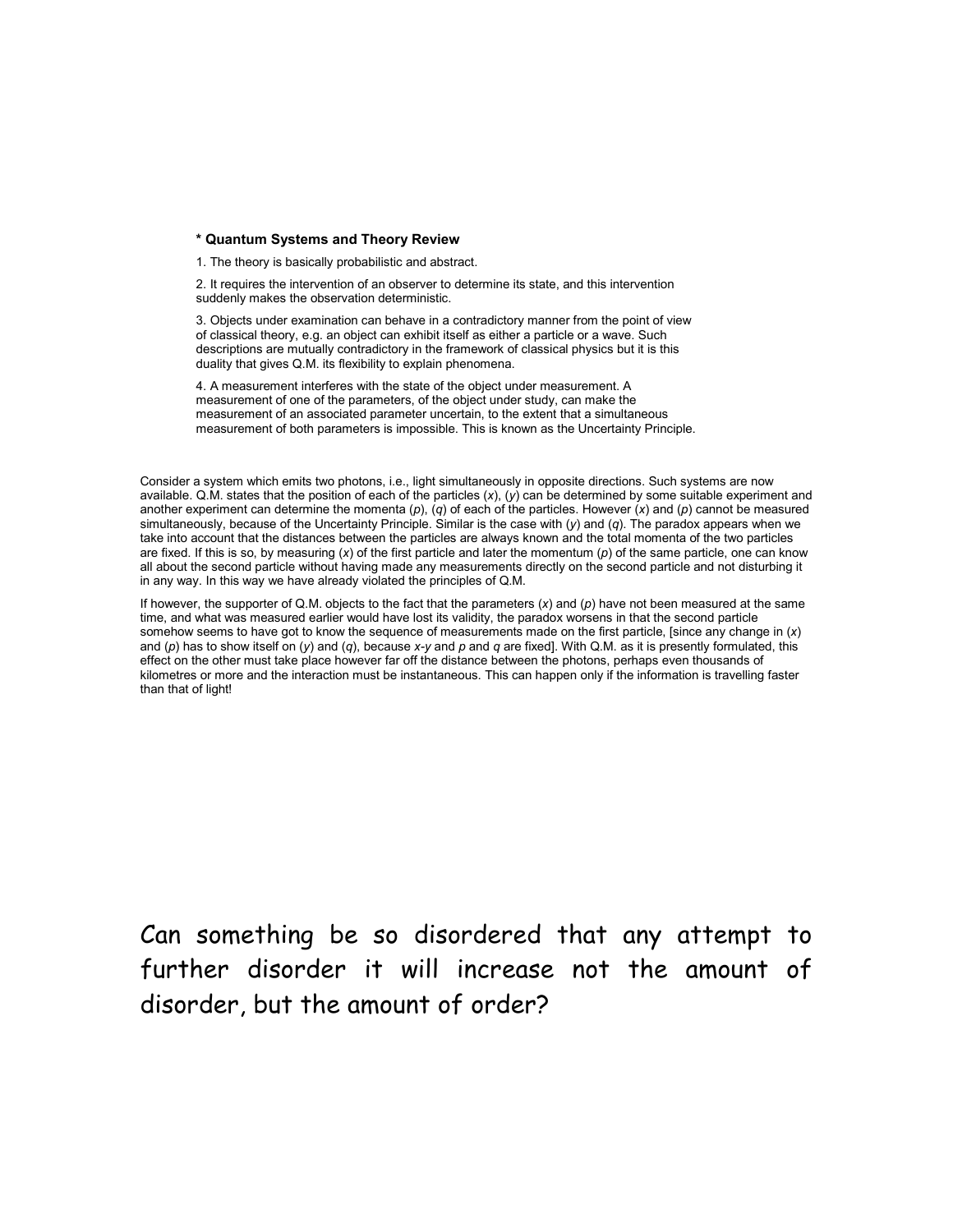Van Van Mojo then pointed out that In order for a Legionnaire Disciple to cross a dance floor, that she must first cross the halfway point of the floor. In order to reach the halfway point, the Disciple must first reach the midpoint between the origin of the walk and the halfway point. And to reach halfway to the halfway point, the she must cross the halfway to the halfway to the halfway point.

Dr. Mojo argued that the process could be continued forever. The gist of the argument is that in order to reach the other side of the dance floor, an infinite number of points must be crossed. And logic tells us that an infinite number of points cannot be crossed in a finite period of time. Therefore, it is impossible to walk across a dance floor. St. Mojo then offered dancing as

At which point the Podge said, "Everything the Hodge says is false."

And the Hodge replied, "Everything the Podge says is true."

**"Not to worry" said Sri Syadasti, "for as a Discordian I can assure you that all Discordians are liars."** 

A Discordian Episkopos once argued that the flight of The Five Fingered Hand of Eris is an example of motion. At any moment in time, The Hand either is where it *is* or it is where it is not. If it moves where it is, then it must be standing still, and if it moves where it is not, then it can't be there; thus, it cannot move.

The Hand Paradox developed into Heisenberg's Uncertainty Principle because Heisenberg argued that on the subatomic level, the only way to measure a system is to interfere with that system. That is, to observe a particle, one must bounce another particle off of it which affects the motion of the measured particle. The Heisenberg Uncertainty Principle says that if one wants to measure a quantity, say the position of an electron, the speed of that electron must inevitably be affected. We can no longer be certain about the speed. Thus, the very act of observation changes the system. We can be sure of the speed or the position but never both. Either The Hand is where it is or it is where it is not.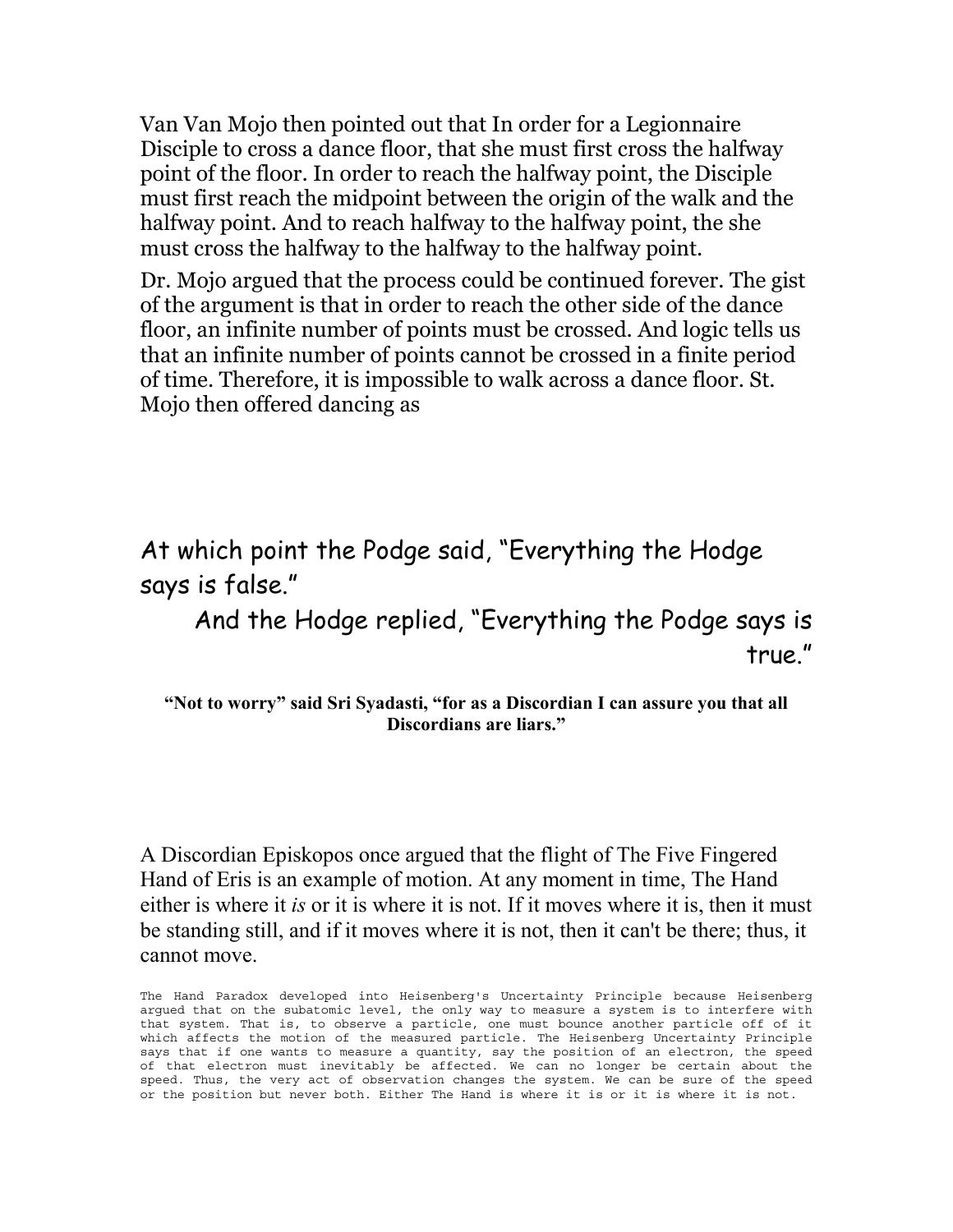**A Chaoist Mage claims to have the ability to predict one's thoughts and actions days in advance, not with absolute perfection, but with a success rate of about 77%. A Non-Prophet Pope agrees to take part in an unusual test of the Mage's powers. The Pope does not care much about verifying or refuting the Mages psychic powers, but could really use some cash for additional Slacking. A TV program has provided the facilities and put up a large sum of money; all the Pope has to do is abide by the conditions of the experiment. On a table in front of him are two boxes: A and B.** 

 **Box A contains \$15,000. Box B either contains a million dollars or is empty. The Non-Prophet Pope cannot see inside it. Of his own free will (?!) he must choose either to take box B only or to take both boxes. Those are the only options. The catch is this: Twenty-four hours ago, the Mage predicted what the Pope would choose. The Mage decided whether to put the million dollars in box B. If he predicted that the Pope would take only box B, he put the million dollars in it. If he foresaw him taking both boxes, he left box B empty.**

 **The conditions of the test have been and will be enforced scrupulously. No type of trickery will be allowed. The Pope must analyze the situation and decide on the most profitable of the two options. Of course, the Chaoist Mage has anticipated this analysis. What should the Non-Prophet do - take both boxes or just B? Remember, the mage only claims 77% accuracy.**

neophyte wants to commit suicide but does not want to cause his family any grief. A local Chaoist Mage tells him about an elixir he can take which will make him a Cabbage, i.e., separate his self-consciousness from his body, but leave his body intact to wake up, go to work, play with the kids, keep the wife satisfied and bring home the bacon. This seems the perfect solution to him so he takes the elixer home with him and plans to take it in the morning after one last night of selfawareness. But before he takes the elixir, a Legionnaire Disciple sneaks in during the night and injects his suicidal friend with the stuff, thereby killing him, i.e., terminating his self-consciousness. The man wakes up but doesn't know he's a Cabbage (i.e., that he has no self-consciousness), so he takes the elixir. He then sits and waits to notice a change…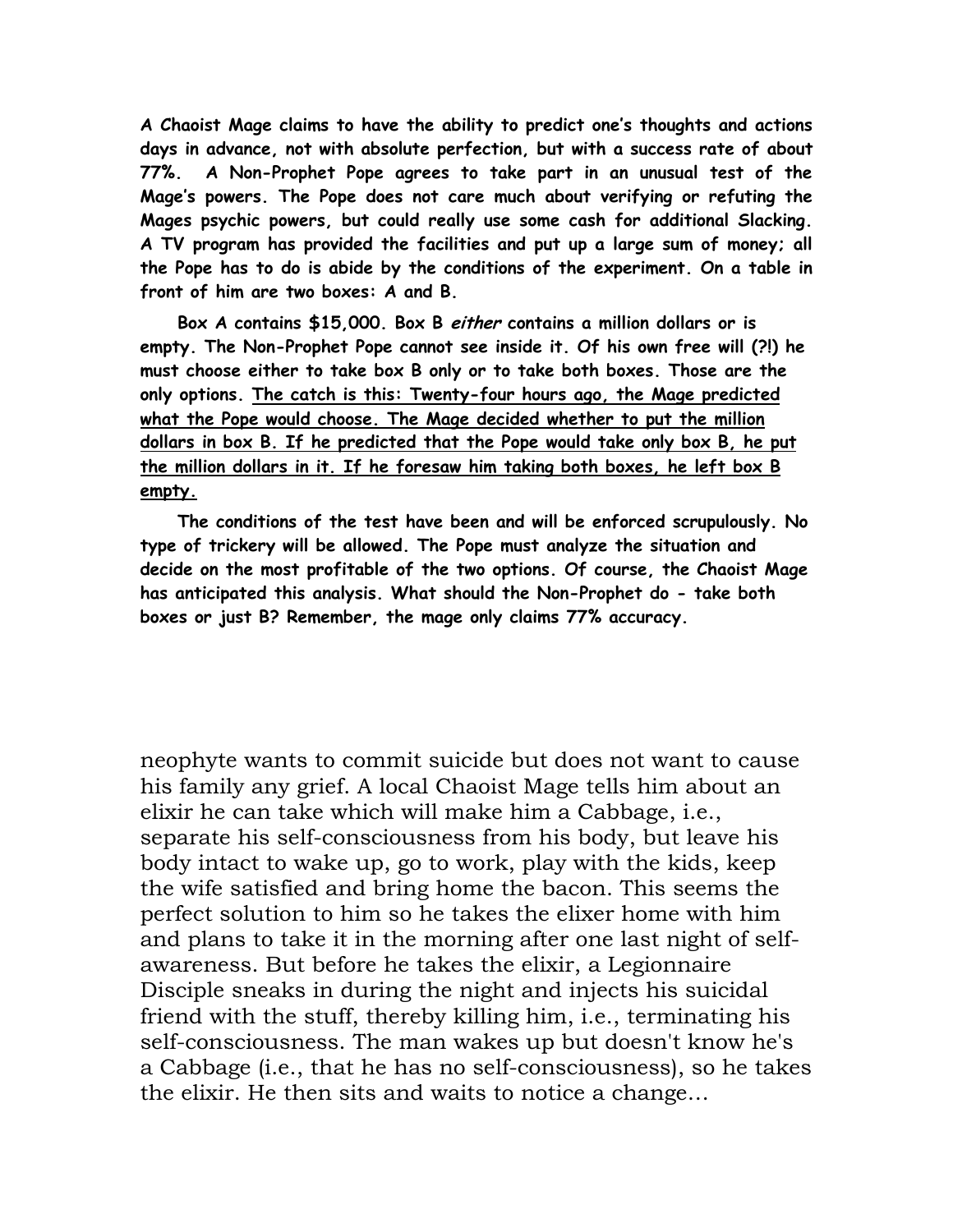human, earthbound philosophers - have argued that the other minds problem cannot be solved except by analogy, and that there is no empirical content to the notion of a Cabbage. That is, they argue that because there is no behavioral (and therefore observable) `mark of Cabbagehood, it follows that the concept has no real content. But I hope that I have shown that while it is true that Cabbages who grew up in our midst might become glib in the use of our language, including our philosophical talk about consciousness and dreams, a world of Cabbages could not originate these exact concepts as they are played out in philosophical discourse and imaginative idea-play, such as science fiction. Their discourse would have gaps in it (from the perspective of the Adept), and concepts from our discourse (philosophical and imaginative) would be permanently untranslatable into theirs. This is important, because it suggests a qualification to conscious inessentialism. Even though the activities of talking about the philosophical dream problem or internal seeing do not require consciousness, the emergence of those concepts in a language community does. This means that at the level of culture there are *necessary behavioral differences* between Cabbages and non-Cabbages, because those differences are the result of the differences in the conceptual vocabularies available to each culture. At the level of culture, conscious inessentialism is false.

What is most interesting is the fact the Cabbage scientists would have to regard consciousness[A] (not consciousness[C]) as something beyond the scope of their science. They would be forced to conclude[C] that consciousness is not consciousness[C]. But their science is methodologically just like ours. Suppose that Adept scientists were to develop what they took to be the complete scientific explanation of consciousness and deliver it to the Cabbage scientists, saying: `Here is the full explanation of human consciousness. We hope it answers your questions.' It wouldn't, though. No matter how replete a scientific explanation of consciousness we might present to the Cabbage scientists, they would still have no inkling[C] of the explanandum. This is another